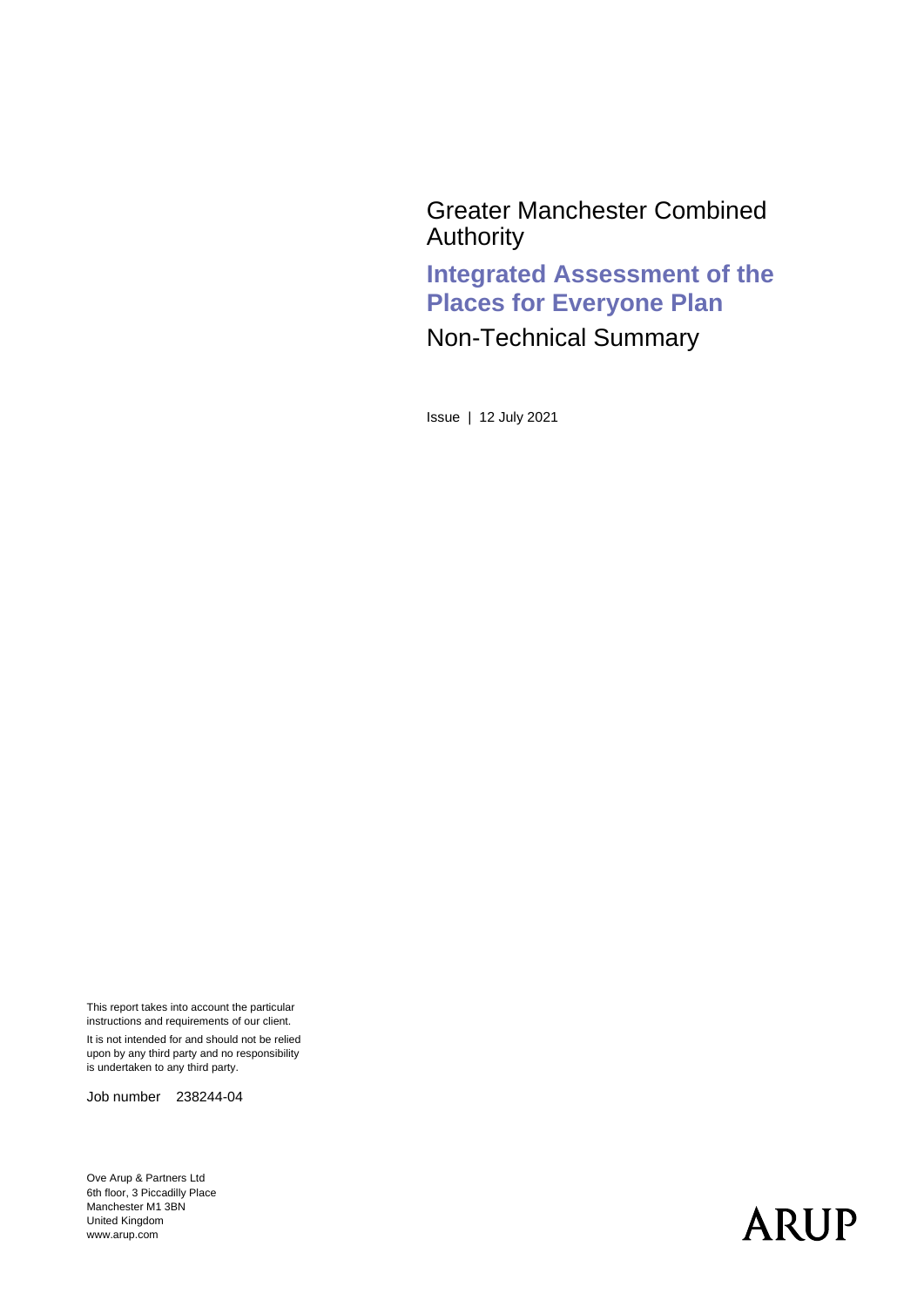## **Contents**

|              |                   |                                                                                                             | Page           |
|--------------|-------------------|-------------------------------------------------------------------------------------------------------------|----------------|
| 1            |                   | <b>Introduction</b>                                                                                         | 1              |
|              | 1.1               | Purpose of this summary                                                                                     | 1              |
|              | 1.2               | What is the role of the PfE?                                                                                | 1              |
|              | 1.3               | How has the GMSF evolved to the PfE?                                                                        | 1              |
|              | 1.4               | Why undertake an Integrated Assessment?                                                                     | 3              |
|              | 1.5               | How has the 2021 draft PfE IA evolved?                                                                      | $\overline{4}$ |
| $\mathbf{2}$ |                   | What is the method of completing an Integrated<br>Assessment?                                               | 5              |
|              | 2.1               | Introduction                                                                                                | 5              |
|              | 2.2               | What are the stages of an Integrated Assessment?                                                            | 5              |
|              | 2.3               | What is the PfE Integrated Assessment Framework?                                                            | 6              |
|              | 2.4               | Integrated Assessment to date                                                                               | 11             |
| 3            |                   | 2020 Assessment overview                                                                                    | 12             |
|              | 3.1               | 2020 Integrated Assessment of the Plan's Strategic Objectives                                               | 13             |
|              | 3.2               | 2020 Integrated Assessment of Growth and Spatial Options 15                                                 |                |
|              | 3.3               | 2020 Integrated Assessment of Thematic and Allocation<br>Policies                                           | 16             |
| 4            |                   | 2020 GMSF IA key findings and GMCA's response                                                               | 17             |
|              | 4.1               | <b>Strategic Objectives</b>                                                                                 | 17             |
|              | 4.2               | Growth and Spatial Options                                                                                  | 17             |
|              | 4.3               | <b>Thematic and Allocation Policies</b>                                                                     | 17             |
|              | 4.4               | GMCA response to 2020 IA                                                                                    | 18             |
| 5            |                   | 2021 Assessment overview                                                                                    | 20             |
|              | 5.1               | Introduction                                                                                                | 20             |
|              | 5.2               | 2021 Integrated Assessment of the Plan's Strategic<br>Objectives, Thematic Policies and Allocation Policies | 20             |
|              | 5.3               | 2021 Integrated Assessment of Growth and Spatial Options<br>and Reasonable Alternatives                     | 21             |
| 6            |                   | 2021 PfE IA key findings                                                                                    | 23             |
|              | 6.1               | <b>Strategic Objectives</b>                                                                                 | 23             |
|              | 6.2               | Growth and Spatial Options                                                                                  | 23             |
|              | 6.3               | <b>Thematic and Allocation Policies</b>                                                                     | 23             |
| 7            | <b>Monitoring</b> |                                                                                                             | 27             |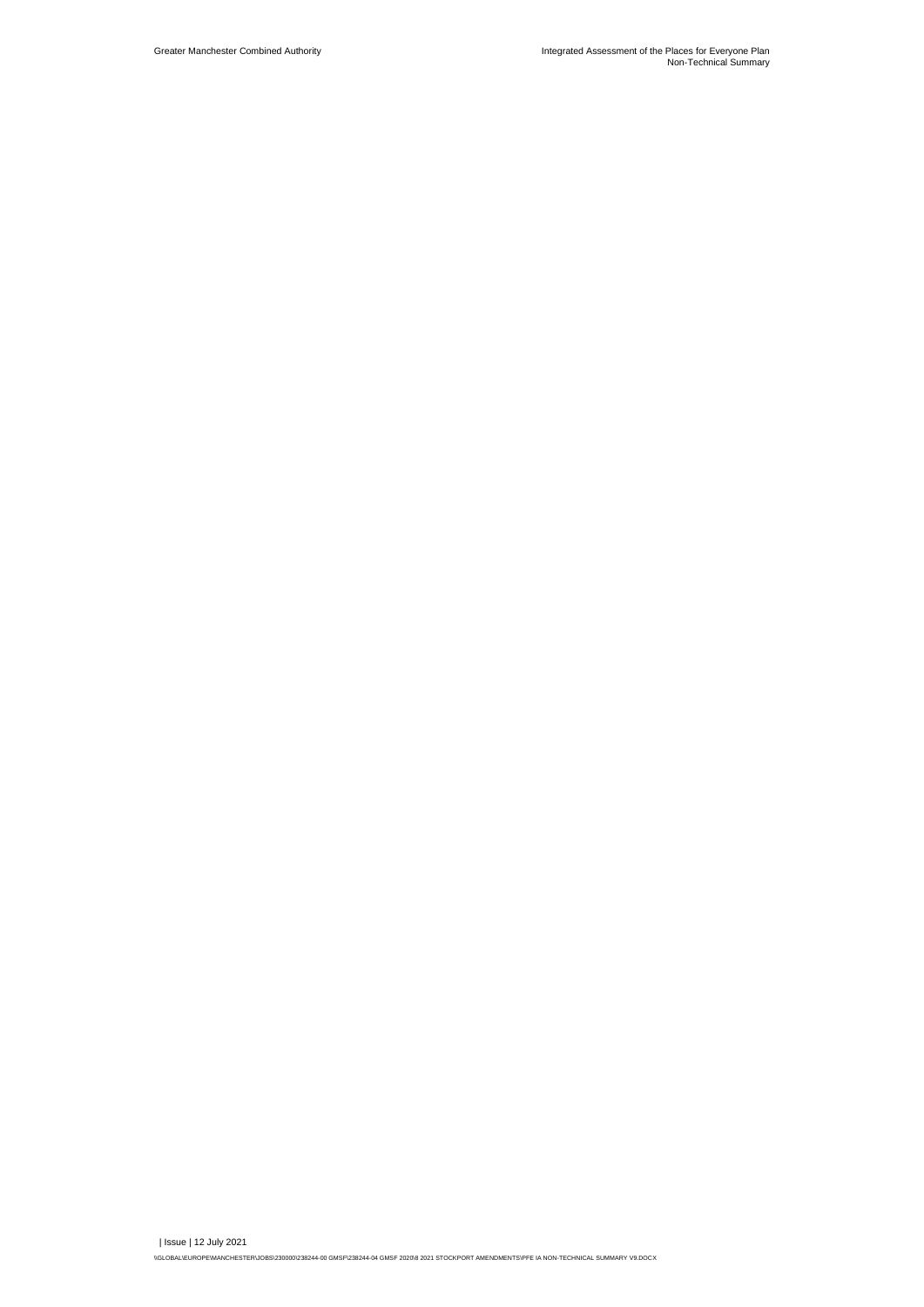## <span id="page-3-0"></span>**1 Introduction**

### <span id="page-3-1"></span>**1.1 Purpose of this summary**

The purpose of this non-technical summary is to explain and summarise the results from the Integrated Assessment (IA) of the Places for Everyone (PfE) Plan. It briefly explains how it has developed from the Greater Manchester Spatial Framework (GMSF). This is done by outlining the methodology, results, and recommendations from each stage of the IA. Each stage of the IA process is explained in further detail within the 2020 and 2021 IA reports.

### <span id="page-3-2"></span>**1.2 What is the role of the PfE?**

The PfE is a new policy document for nine districts of Greater Manchester which seeks to guide where development should go, and how it should be implemented to 2037. This is achieved though policies addressing certain development themes (such as sustainable development or green spaces) and strategic development locations (such as City Centres or growth corridors). In the PfE IA, these have been grouped together as 'thematic policies'. In addition, there are site specific allocations made, which identify strategic areas for development in the nine districts of the Plan area (referred to as site allocations).

### <span id="page-3-3"></span>**1.3 How has the GMSF evolved to the PfE?**

In November 2014, the 10 Greater Manchester local authorities agreed to prepare a joint Development Plan Document ("Joint DPD"), called the Greater Manchester Spatial Framework ("GMSF").

Work on the plan commenced, and the first draft was published for consultation in October 2016 and following substantial re-drafting, a second consultation took place between January and March 2019. Work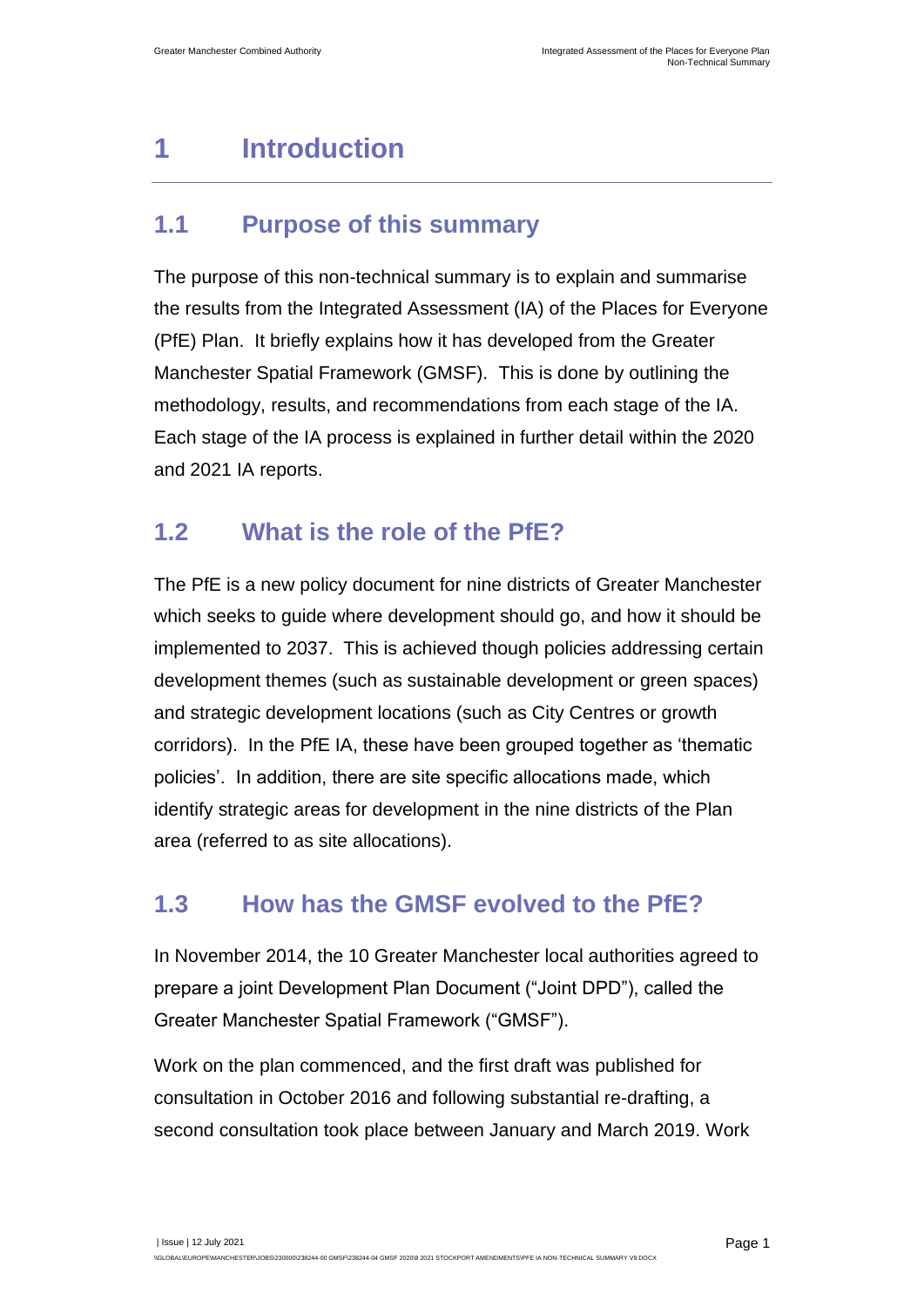then continued on an updated plan, ready for the next round of consultation at the end of 2020.

In October 2020 the Association of Greater Manchester Authorities (known as AGMA) Executive Board unanimously agreed to recommend GMSF 2020 to the 10 Greater Manchester Councils. The Councils then needed to gain approval from their Executives/Cabinets to move forward to consultation and submission.

Following two Council meetings in early December 2020, Stockport Council decided not to submit the GMSF 2020 for consultation. As the joint plan needed all 10 Greater Manchester authorities to move forward, this signalled that the GMSF covering all 10 authorities could not be taken forward.

The nine remaining districts agreed that there continued to be a need for a joint plan. In December 2020, Members of the AGMA Executive Committee agreed in principle to producing a joint plan of the nine remaining Greater Manchester (GM) districts. Following this, each district also formally agreed to move forward with the joint plan.

Legislation enables a joint plan to continue to progress in the event of one of the local authorities withdrawing, as long as it has 'substantially the same effect' on the remaining authorities as the original joint plan. The joint plan of the nine GM districts has been prepared on this basis. Consequently, the PfE Plan is continuing to the next Publication stage (as GMSF would have moved on to at the end of 2020).

Whilst the content of the Plan has changed over time, its purpose remains the same. In view of this, the environmental assessments carried out at previous stages remain valid (including their scope). To assess the impact of the changes between GMSF 2020 and PfE 2021 against the IA framework (the IA framework is explained below), a number of updated / additional reports have been prepared which form part of the overall environmental assessment and should be read in conjunction with the GMSF 2020 IA documentation. This includes: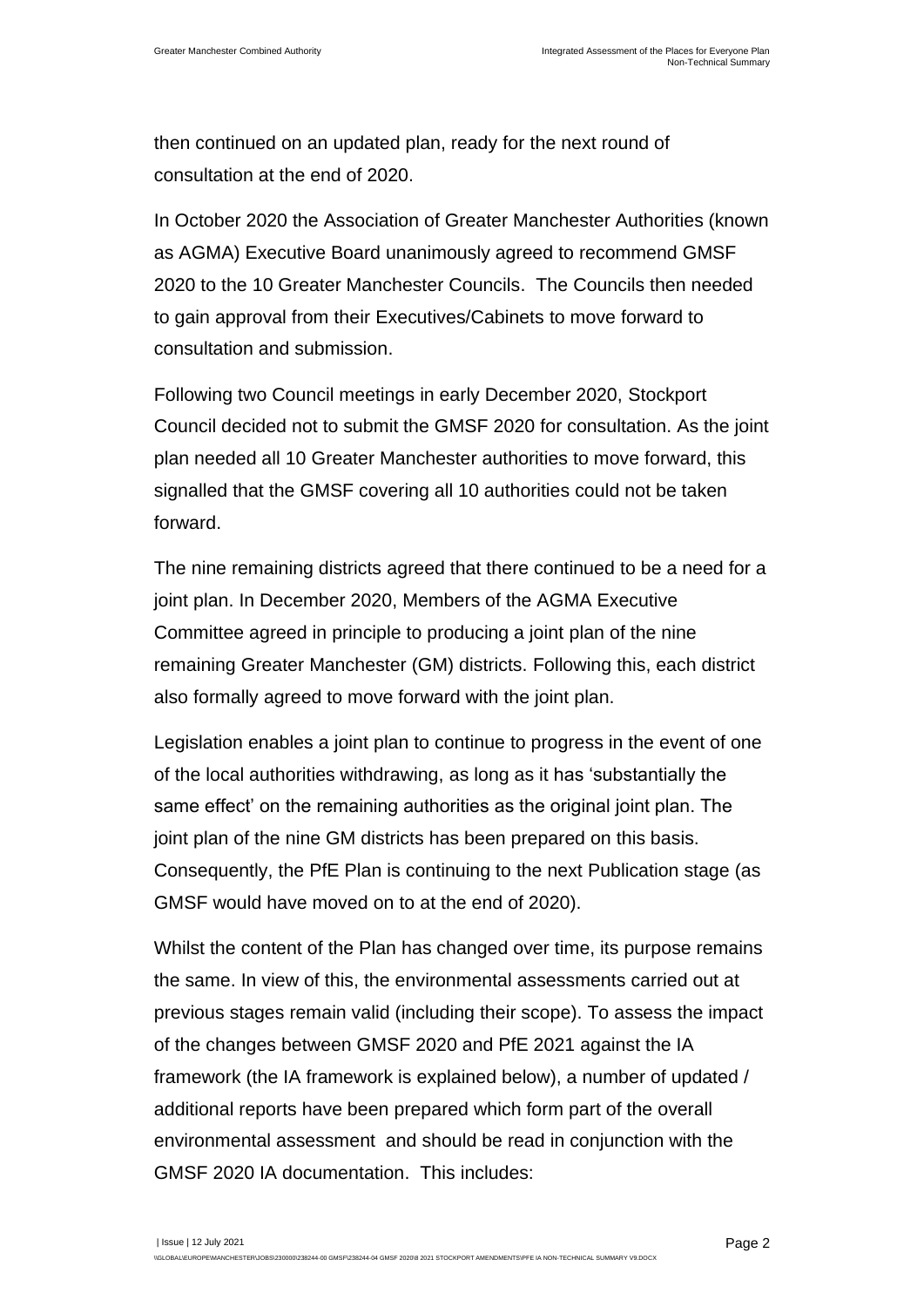- This PfE IA Non-Technical Summary
- Updated covering statement for the IA Scoping Report
- PfE IA Main Addendum Report
- PfE IA Growth and Spatial Options and Reasonable Alternatives Addendum Report

### <span id="page-5-0"></span>**1.4 Why undertake an Integrated Assessment?**

As part of the preparation of the PfE Plan, an IA has been undertaken for each draft. The purpose of the IA is to promote sustainable development, health and equality issues and ensure that they are considered as the plan is being prepared. The IA helps to guide the development of the PfE, by testing the policies at each stage, against an agreed list of objectives.

At each stage the IA then suggests ways to improve the policy.

There is a series of national and European legislation that the IA process should meet. The list below highlights which assessments and requirements have been addressed through this integrated assessment approach:

- Sustainability Appraisal (SA): this is mandatory under national legislation (section 19 (5) of the Planning and Compulsory Purchase Act 2004).
- Strategic Environmental Assessment (SEA): this is mandatory under European and national legislation (Environmental Assessment of Plans and Programmes Regulations 2004 (which transpose the European Directive 2001/42/EC into English law)).
- Equality Impact Assessment (EqIA): this is a way of showing that the plans, policies and strategies proposed by the GM Authorities meet the Equality Act 2010.
- Health Impact Assessment (HIA): there is no statutory requirement to undertake HIA, however it has been included to add value and depth to the assessment process.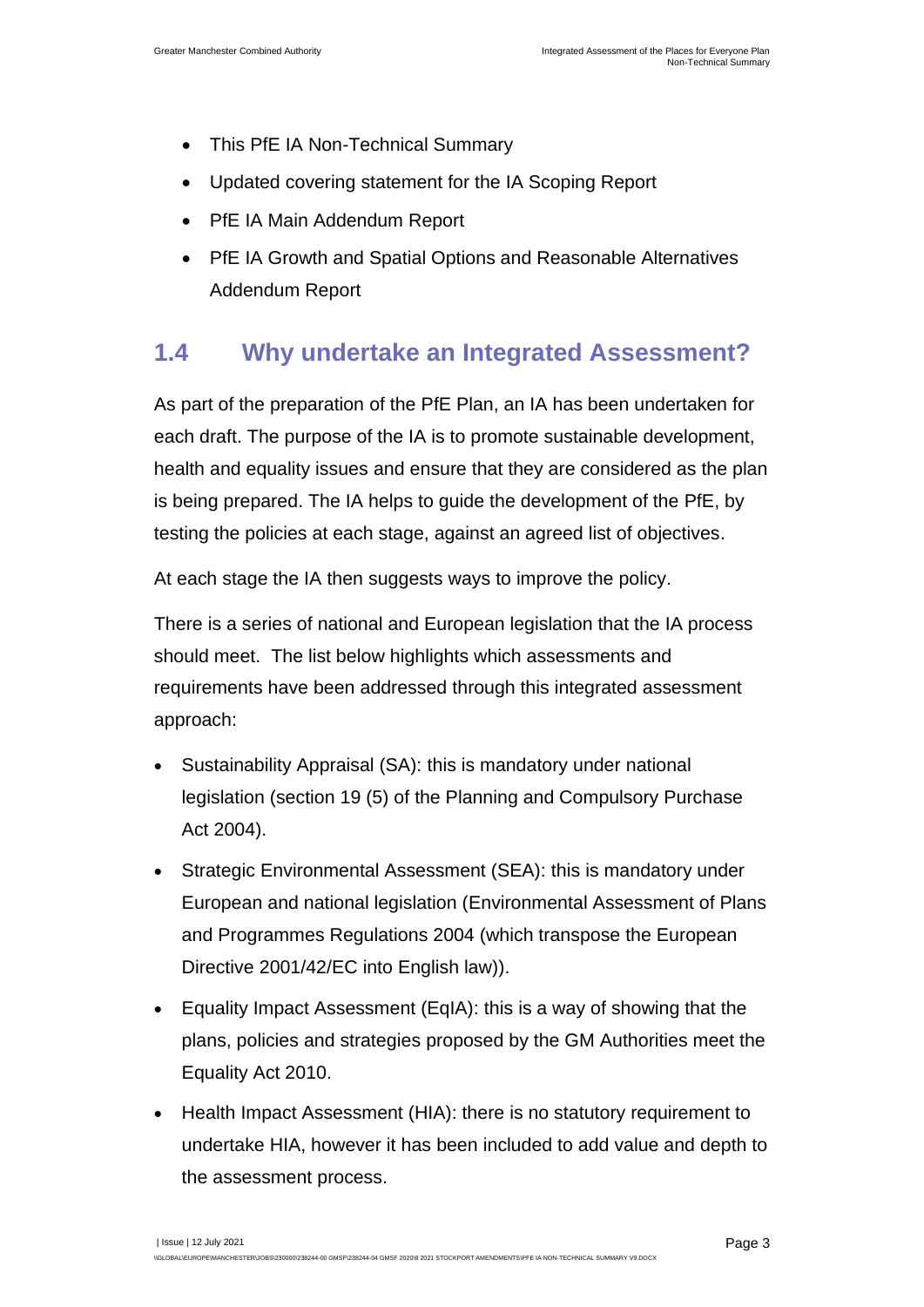Stakeholder consultation is a significant part of the IA, and opinions and inputs from stakeholders have been sought on previous drafts.

### <span id="page-6-0"></span>**1.5 How has the 2021 draft PfE IA evolved?**

The 2021 draft PfE IA has developed from the IA of the 2020 draft GMSF. As the 2020 draft GMSF was the starting point for the new PfE Plan, the IA has also taken this approach.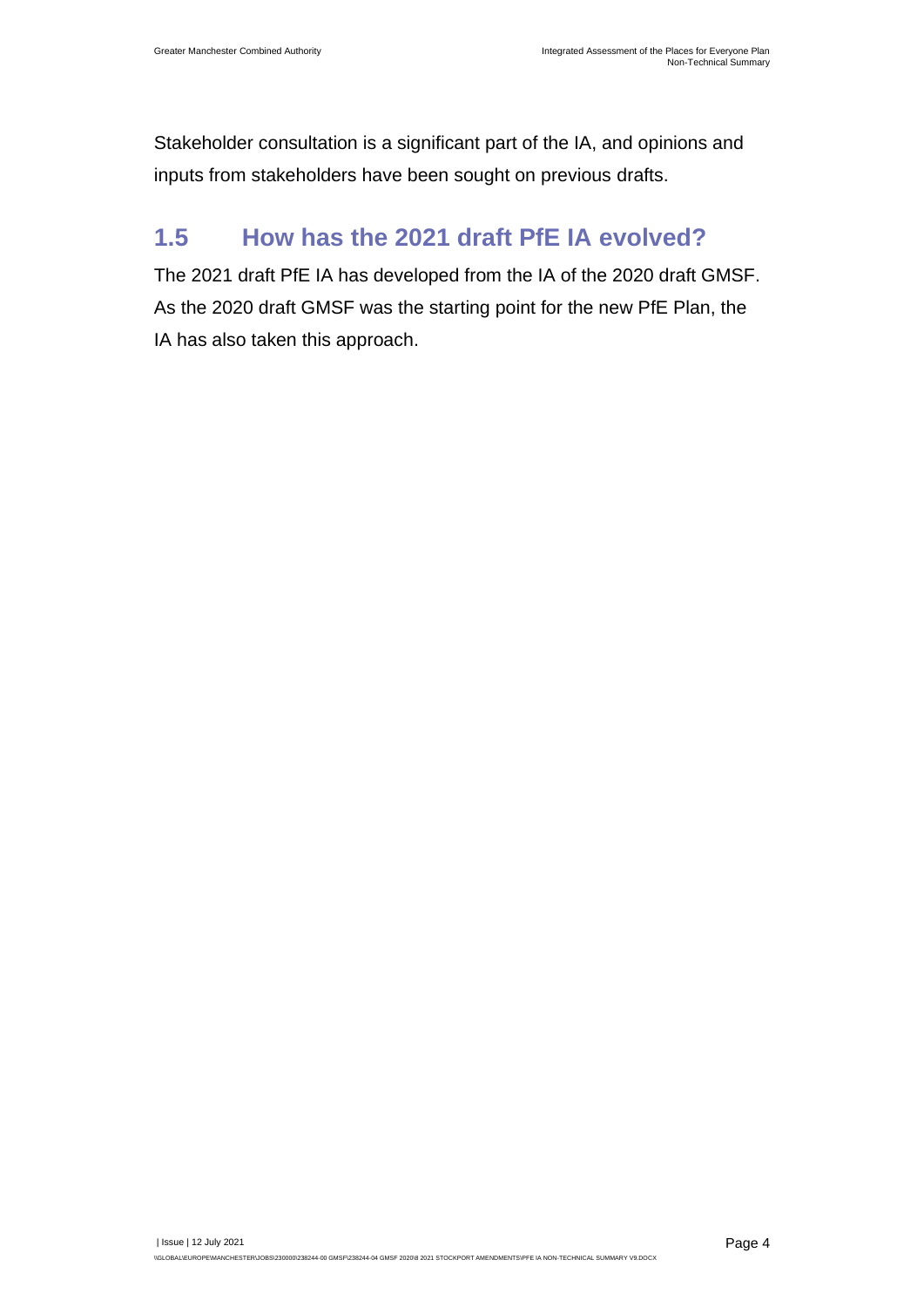## <span id="page-7-0"></span>**2 What is the method of completing an Integrated Assessment?**

### <span id="page-7-1"></span>**2.1 Introduction**

The IA involves a number of assessment stages (meeting the requirements set out in Section 1.3). The assessment works through the stages as the PfE Plan has developed. The assessments have been testing the emerging Plan objectives, strategy and policies against a set of 18 diverse IA objectives.

Further detail on the framework is provided within this section.

## <span id="page-7-2"></span>**2.2 What are the stages of an Integrated Assessment?**

The diagram below helps to explain the process which the IA has followed:

Figure 1: Integrated Assessment Process

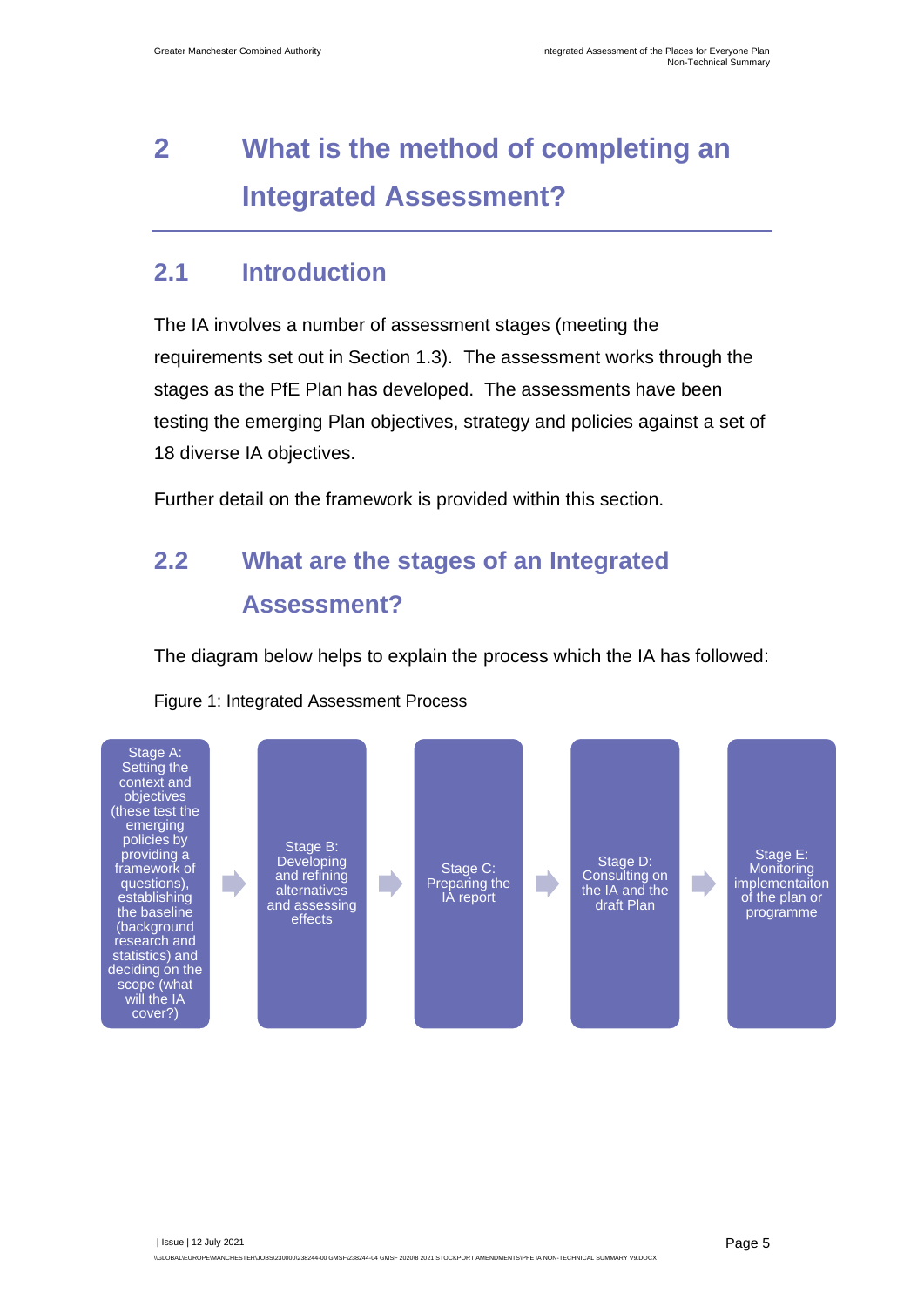## <span id="page-8-0"></span>**2.3 What is the PfE Integrated Assessment Framework?**

To undertake the IA stages above, the IA uses an 'assessment framework' against which to challenge and test the emerging Plan.

The IA Framework is made up of a series of 18 IA objectives and assessment criteria. They have been developed specifically for the PfE Plan. The IA Framework is used to identify the likely social, economic and environmental effects of the Plan, recommend ways of avoiding or reducing any negative impacts, but importantly, also recommending ways to further enhance the policy.

Stage A, described in Figure 1, results in an IA Scoping Report, which sits alongside the IA. The Scoping Report essentially scopes out the IA, looking at current and future social, economic and environmental characteristics of Greater Manchester and its key issues. It then looks at how the IA will assess the draft Plan. The Scoping Report has been reviewed in 2019 and again in 2020 to ensure it is up to date. The 2020 Scoping Report did not result in any changes to the original IA Framework. It did note the need to ensure climate change be given due consideration, in light of the districts' climate emergency declarations. This was done using the relevant objectives and criteria in the existing IA Framework.

The Scoping Report was not updated in 2021, given it had been refreshed in 2020. However, a statement has been added to the beginning of the report to acknowledge the GMSF's evolution to the PfE and to clarify that the existing IA Framework is considered robust and appropriate for the 2021 PfE IA.

The IA Framework (objectives and assessment criteria) is shown below [Table 1\)](#page-9-0).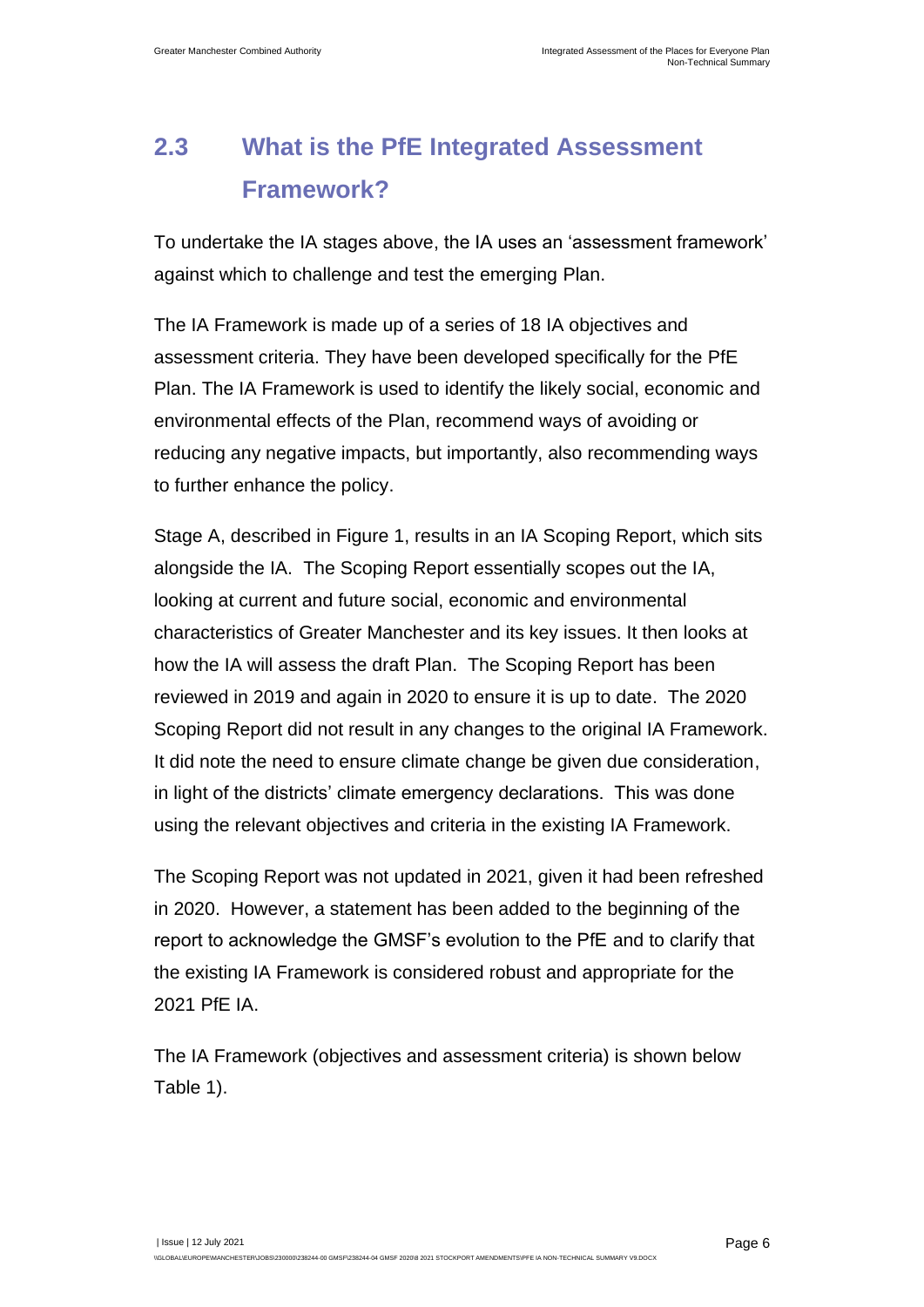#### <span id="page-9-0"></span>Table 1: IA Framework

| <b>Ref</b>     | <b>Objective</b>                                                                      | Assessment criteriawill the PfE Plan:                                                                                                   |
|----------------|---------------------------------------------------------------------------------------|-----------------------------------------------------------------------------------------------------------------------------------------|
|                | Provide a                                                                             | Ensure an appropriate quantity of housing land to meet the objectively                                                                  |
|                | sustainable supply                                                                    | assessed need for market and affordable housing?                                                                                        |
|                | of housing land                                                                       | Ensure an appropriate mix of types, tenures and sizes of properties in                                                                  |
|                | including for an                                                                      | relation to the respective levels of local demand?                                                                                      |
|                | appropriate mix of                                                                    | Ensure housing land is well-connected with employment land, centres                                                                     |
| 1              | sizes, types,                                                                         | and green space or co-located where appropriate?                                                                                        |
|                | tenures in locations<br>to meet housing<br>need, and to<br>support economic<br>growth | Support improvements in the energy efficiency and resilience of the<br>housing stock?                                                   |
|                | Provide a                                                                             | Meet current and future demand for employment land across GM?                                                                           |
|                | sustainable supply                                                                    | Support education and training to provide a suitable labour force for                                                                   |
|                | of employment                                                                         | future growth?                                                                                                                          |
| $\overline{2}$ | land to ensure                                                                        |                                                                                                                                         |
|                | sustainable                                                                           | Provide sufficient employment land in locations that are well-                                                                          |
|                | economic growth                                                                       | connected and well-served by infrastructure?                                                                                            |
|                | and job creation                                                                      |                                                                                                                                         |
|                |                                                                                       | Ensure that there is Ensure that the transport network can support and enable the                                                       |
|                | and capacity of                                                                       | sufficient coverage anticipated scale and spatial distribution of development?                                                          |
| 3              |                                                                                       | Improve transport connectivity?                                                                                                         |
|                | transport and<br>utilities to support<br>growth and<br>development                    | Ensure that utilities / digital infrastructure can support and enable the<br>anticipated scale and spatial distribution of development? |
|                | Reduce levels of                                                                      | Reduce the proportion of people living in deprivation?                                                                                  |
| 4              | deprivation and                                                                       | Support reductions in poverty (including child and fuel poverty),                                                                       |
|                | disparity                                                                             | deprivation and disparity across the domains of the Indices of Multiple                                                                 |
|                |                                                                                       | Deprivation?                                                                                                                            |
|                | Promote equality of                                                                   | Foster good relations between different people?                                                                                         |
| 5              | opportunity and the                                                                   | Ensure equality of opportunity and equal access to facilities /                                                                         |
|                |                                                                                       | infrastructure for all?                                                                                                                 |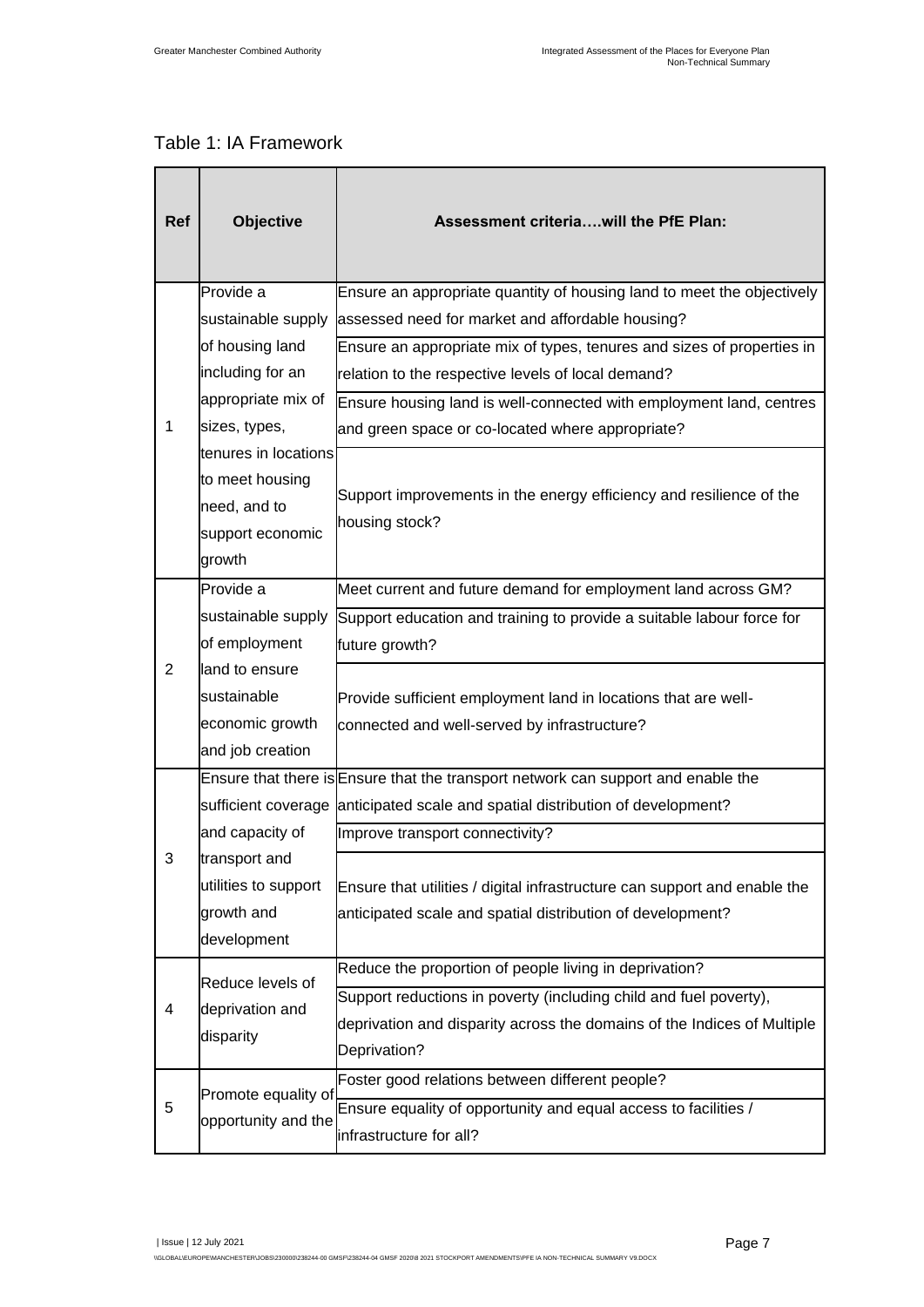| <b>Ref</b> | <b>Objective</b>                       | Assessment criteriawill the PfE Plan:                                                        |
|------------|----------------------------------------|----------------------------------------------------------------------------------------------|
|            | elimination of                         | Ensure no discrimination based on 'protected characteristics', as                            |
|            | discrimination                         | defined in the Equality Act 2010?                                                            |
|            |                                        | Ensure that the needs of different areas, (namely urban, suburban,                           |
|            |                                        | urban fringe and rural) are equally addressed?                                               |
|            | Support improved                       | Support healthier lifestyles and improvements in determinants of                             |
|            | health and                             | health?                                                                                      |
| 6          | wellbeing of the                       | Reduce health inequalities within GM and with the rest of England?                           |
|            | population and                         |                                                                                              |
|            | reduce health                          | Promote access to green space?                                                               |
|            | inequalities                           |                                                                                              |
|            | Ensure access to                       | Ensure people are adequately served by key healthcare facilities,                            |
|            | and provision of                       | regardless of socio-economic status?                                                         |
| 7          | appropriate social                     | Ensure sufficient access to educational facilities for all children?                         |
|            | infrastructure                         | Promote access to, and provision of, appropriate community social                            |
|            |                                        | infrastructure including playgrounds and sports facilities?                                  |
|            | Support improved                       | Improve education levels of children in the area, regardless of their                        |
| 8          | educational                            | background?                                                                                  |
|            | attainment and skill<br>levels for all | Improve educational and skill levels of the population of working age?                       |
|            |                                        | Reduce the need to travel and promote efficient patterns of                                  |
|            | Promote                                | movement?                                                                                    |
| 9          |                                        | sustainable modes Promote a safe and sustainable public transport network that reduces       |
|            | of transport                           | reliance on private motor vehicles?                                                          |
|            |                                        | Support the use of sustainable and active modes of transport?                                |
| 10         | Improve air quality                    | Improve air quality within Greater Manchester, particularly in the 10 Air                    |
|            |                                        | Quality Management Areas (AQMAs)?                                                            |
|            |                                        | Provide opportunities to enhance new and existing wildlife and                               |
|            | Conserve and                           | geological sites?                                                                            |
|            | enhance                                | Avoid damage to, or destruction of, designated wildlife sites, habitats                      |
| 11         | biodiversity, green                    | and species and protected and unique geological features?                                    |
|            | infrastructure and                     | Support and enhance existing multifunctional green infrastructure and                        |
|            |                                        | geodiversity assets <i>V</i> or contribute towards the creation of new multifunctional green |
|            |                                        | infrastructure?                                                                              |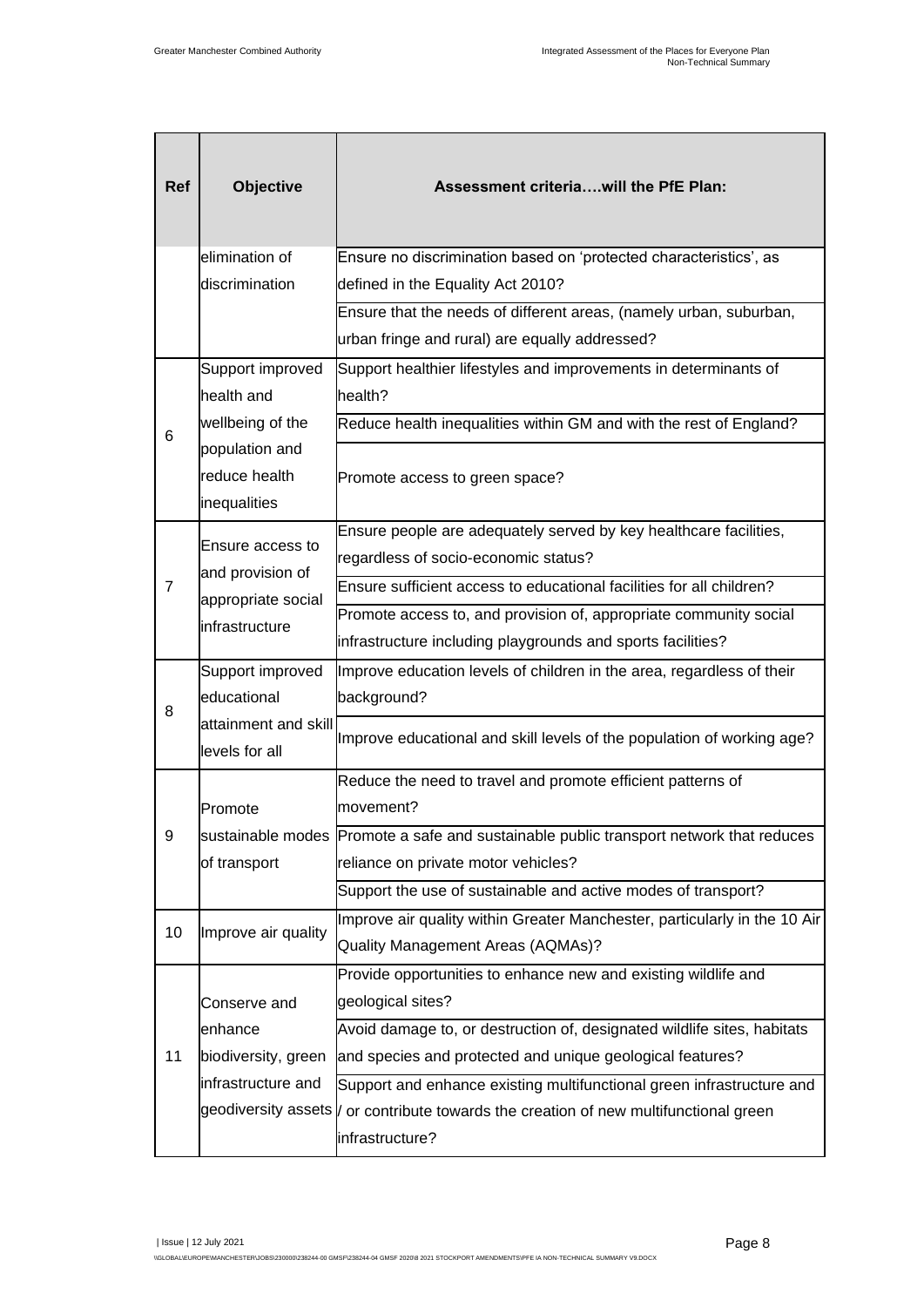| Ref             | Objective                                                                                                                                       | Assessment criteriawill the PfE Plan:                                                                                                                                                                                                                                                                    |
|-----------------|-------------------------------------------------------------------------------------------------------------------------------------------------|----------------------------------------------------------------------------------------------------------------------------------------------------------------------------------------------------------------------------------------------------------------------------------------------------------|
|                 |                                                                                                                                                 | Ensure access to green infrastructure providing opportunities for                                                                                                                                                                                                                                        |
|                 |                                                                                                                                                 | recreation, amenity and tranquillity?                                                                                                                                                                                                                                                                    |
| 12 <sup>2</sup> | Ensure<br>communities,<br>developments and<br>infrastructure are<br>resilient to the<br>effects of expected<br>climate change                   | Ensure that communities, existing and new developments and<br>infrastructure systems are resilient to the predicted effects of climate<br>change across GM?                                                                                                                                              |
| 13              | Reduce the risk of<br>flooding to people<br>and property<br><b>Protect and</b><br>improve the quality<br>and availability of<br>water resources | Restrict the development of property in areas of flood risk?<br>Ensure adequate measures are in place to manage existing flood risk?<br>Ensure that development does not increase flood risk due to increased<br>run-off rates?                                                                          |
|                 |                                                                                                                                                 | Ensure development is appropriately future proof to accommodate<br>future levels of flood risk including from climate change?                                                                                                                                                                            |
| 14              |                                                                                                                                                 | Encourage compliance with the Water Framework Directive?<br>Promote management practices that will protect water features from<br>pollution?<br>Avoid consuming greater volumes of water resources than are<br>available to maintain a healthy environment?                                              |
| 15              | Increase energy<br>efficiency,<br>encourage low-<br>carbon generation<br>and reduce<br>greenhouse gas<br>emissions                              | Encourage reduction in energy use and increased energy efficiency?<br>Encourage the development of low carbon and renewable energy<br>facilities, including as part of conventional developments?<br>Promote a proactive reduction in direct and indirect greenhouse gas<br>emissions emitted across GM? |
| 16              | Conserve and/or<br>enhance<br>landscape,<br>townscape,<br>heritage assets<br>and their setting                                                  | Improve landscape quality and the character of open spaces and the<br>public realm?<br>Conserve and enhance the historic environment, heritage assets and<br>their setting?<br>Respect, maintain and strengthen local character and distinctiveness?                                                     |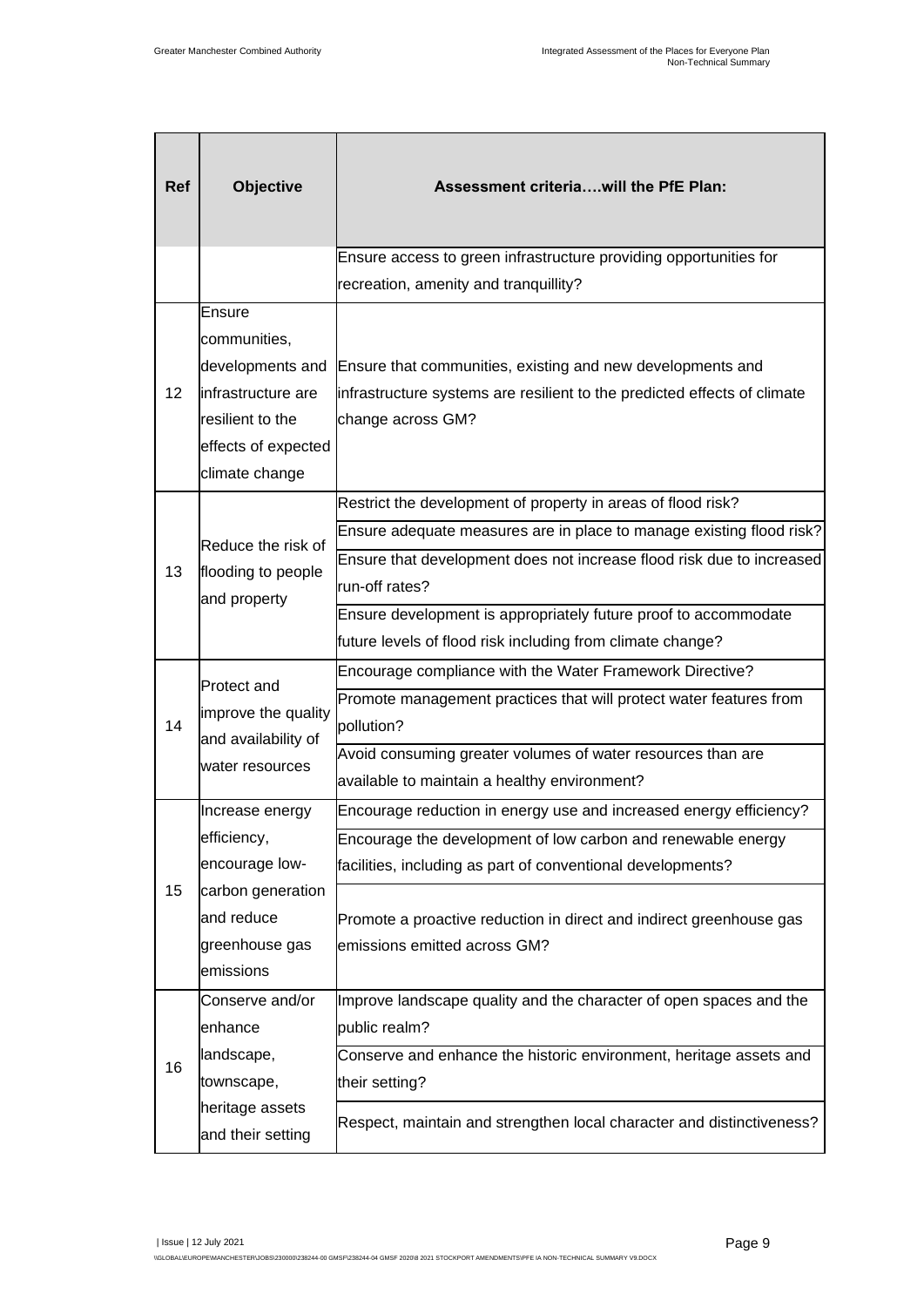| <b>Ref</b> | <b>Objective</b>    | Assessment criteriawill the PfE Plan:                                                     |  |  |  |  |  |
|------------|---------------------|-------------------------------------------------------------------------------------------|--|--|--|--|--|
|            | and the character   |                                                                                           |  |  |  |  |  |
|            | of GM               |                                                                                           |  |  |  |  |  |
|            | Ensure that land    | Support the development of previously developed land and other                            |  |  |  |  |  |
|            | resources are       | sustainable locations?                                                                    |  |  |  |  |  |
|            |                     | allocated and used Protect the best and most versatile agricultural land / soil resources |  |  |  |  |  |
|            | in an efficient and | from inappropriate development?                                                           |  |  |  |  |  |
|            | sustainable         | Encourage the redevelopment of derelict land, properties, buildings                       |  |  |  |  |  |
| 17         |                     | manner to meet the and infrastructure, returning them to appropriate uses?                |  |  |  |  |  |
|            | housing and         |                                                                                           |  |  |  |  |  |
|            | employment needs    | Support reductions in land contamination through the remediation and                      |  |  |  |  |  |
|            | of GM, whilst       |                                                                                           |  |  |  |  |  |
|            | reducing land       | reuse of previously developed land?                                                       |  |  |  |  |  |
|            | contamination       |                                                                                           |  |  |  |  |  |
|            | Promote             | Support the sustainable use of physical resources?                                        |  |  |  |  |  |
|            | sustainable         | Promote movement up the waste hierarchy?                                                  |  |  |  |  |  |
|            | consumption of      |                                                                                           |  |  |  |  |  |
| 18         | resources and       |                                                                                           |  |  |  |  |  |
|            | support the         | Promote reduced waste generation rates?                                                   |  |  |  |  |  |
|            | implementation of   |                                                                                           |  |  |  |  |  |
|            | the waste hierarchy |                                                                                           |  |  |  |  |  |

Each PfE policy is then assessed for the effect it has on the criteria above. It is scored by following Table 2 below.

When thinking about the effect of the thematic policies (such as looking at sustainable development or affordability of new housing for example), the types of effects a policy could have are also considered over the short-, medium- and long-term.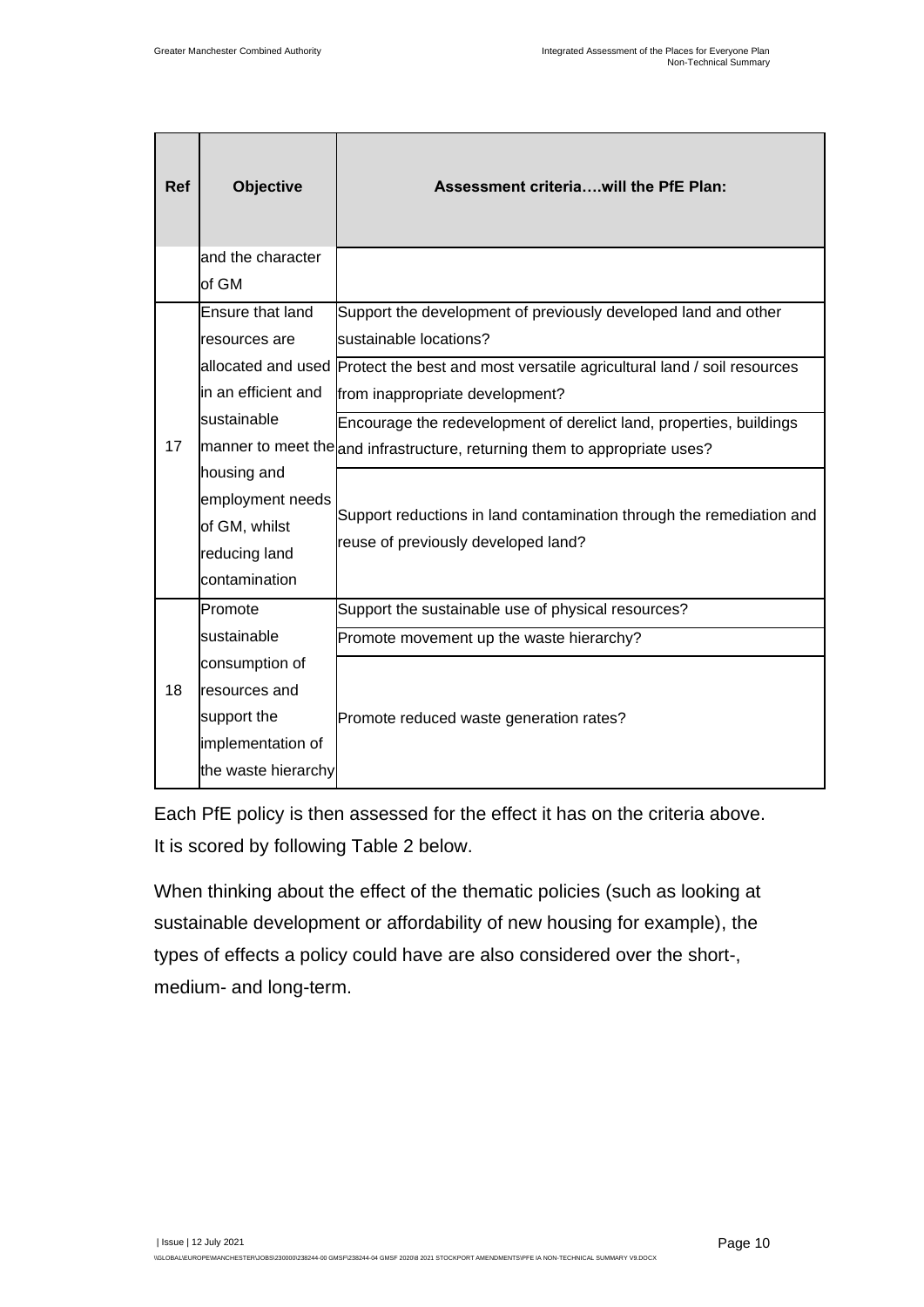#### Table 2: Levels of effect

| $^{++}$ | Very positive effect |
|---------|----------------------|
| +       | Positive effect      |
| ?       | Uncertain            |
|         | Negative effect      |
|         | Very negative effect |
|         | Neutral / no effect  |

Combined symbols are sometimes used in the assessment (e.g. '+/ ?' or '- / ?'). Where this occurs, it is because there is a strong likelihood of positive/negative effects, but that there is insufficient information to achieve certainty at this stage. Alternatively, there may be a combination of positive or negative effects, depending on how the option under consideration is eventually delivered.

The assessment also seeks identifies if the effects are direct, indirect, temporary and/or permanent. The assessment also considers whether the effect will be a local, GM or wider concern. Where applicable, a description of what could be affected is also given, along with any cumulative effects which might occur.

#### <span id="page-13-0"></span>**2.4 Integrated Assessment to date**

The IA has assessed the policies throughout the development of the GMSF and PfE Plan. The PfE Plan is based on the 2020 draft GMSF. It has been amended primarily to reflect the withdrawal of Stockport Council.

As such, the majority of 2020 IA remains relevant. All of the changes in the latest version of the Plan have been considered in this version of the IA. Therefore the 2021 IA of PfE is an addendum to the 2020 IA of GMSF; the following sections summarise both assessments.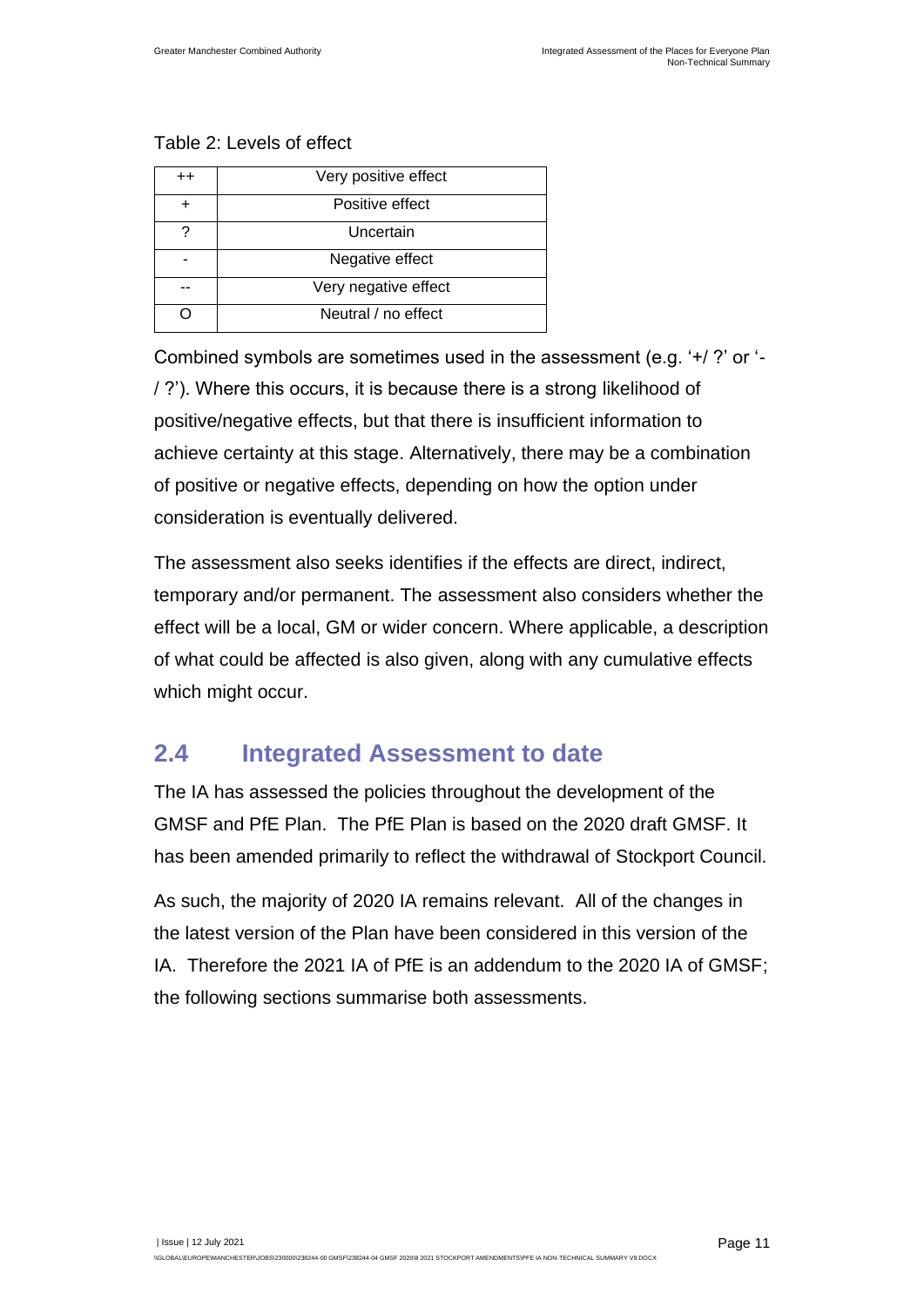## <span id="page-14-0"></span>**3 2020 Assessment overview**

The Integrated Assessment of the 2020 draft GMSF was completed by following the steps below:

- Acknowledge and understand the progression made from the 2019 version of the GMSF;
- Undertake an analysis of the 2020 draft GMSF, following from the previous GMSF consultations and IAs; and
- Make recommendations to the 2020 draft GMSF following the above assessment as to how the objectives/options/policies can be strengthened). (Key recommendations are highlighted in Section 5).

This section provides a summary of the 2020 IA, looking at the relevant components of the GMSF including:

- The GMSF strategic objectives the guiding principles for the framework;
- The growth and spatial options an early stage where the GM Authorities looked at varying levels and locations for growth;
- The thematic policies as explained above these cover a range of topics including housing, open space, transport and movement, heritage and many more; and
- The strategic site allocation policies identify particular sites for future development in Greater Manchester.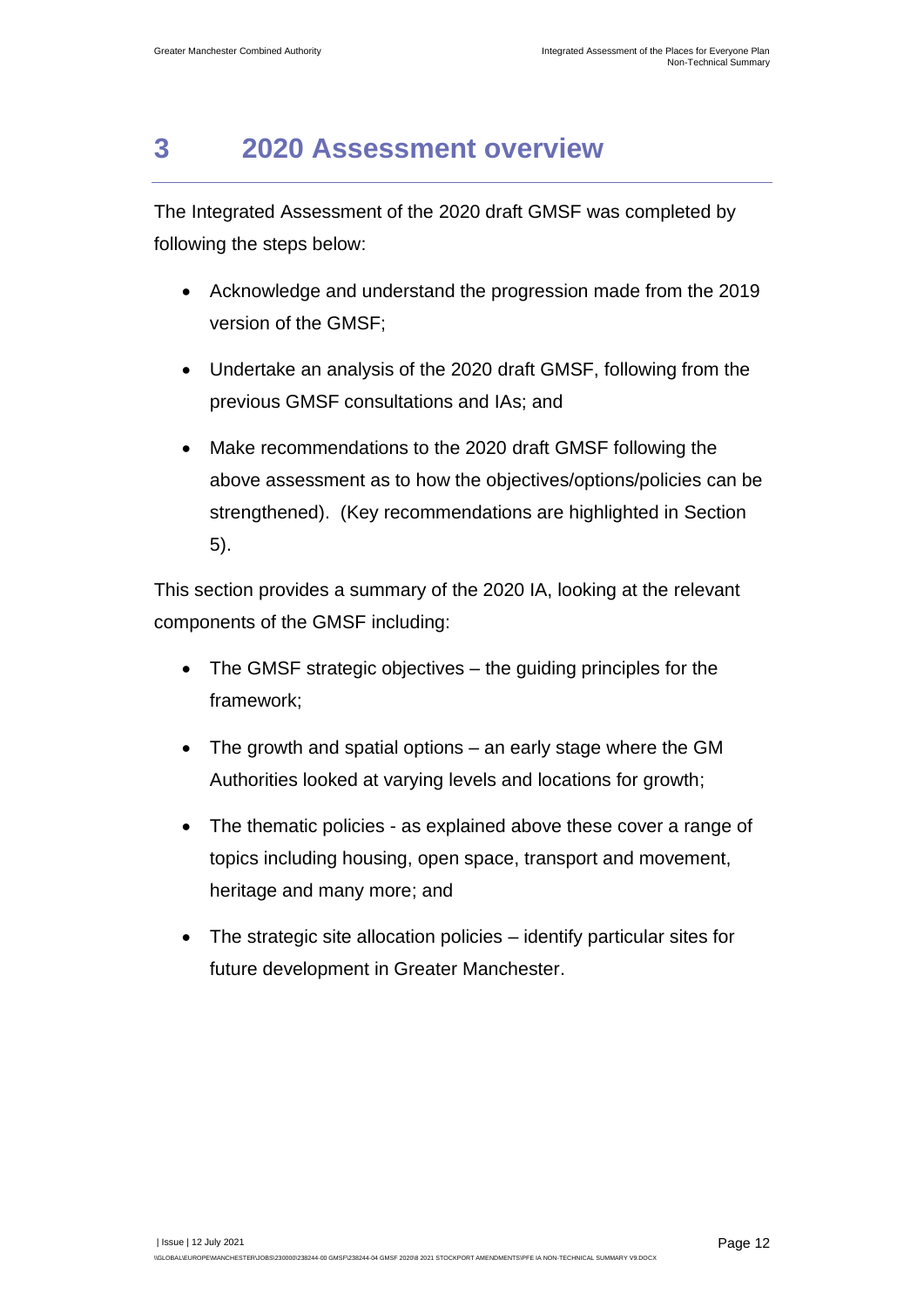## <span id="page-15-0"></span>**3.1 2020 Integrated Assessment of the Plan's Strategic Objectives**

#### **3.1.1 Progression of the Plan's Strategic Objectives**

A review between the 2019 and 2020 GMSF objectives has been undertaken and is summarised within the main IA report. The 2019 GMSF IA appraised 12 Strategic Objectives; however, following the comments, recommendations and review, the objectives were re-cast to the nine presented in the 2019 draft GMSF.

The 2020 objectives have evolved and reshaped following consultation and previous IA recommendations in 2019; however, their core ambitions are the same, with changes made to sub-objectives and their measurements of success. Objective 10 is a new objective which has been developed in partnership with Public Health colleagues.

#### **3.1.2 Analysis of 2020 GMSF Objectives**

A review was undertaken to look at the 2020 GMSF objectives alongside the IA objectives, in order to see how compatible they were with each other. This review relates to Stage B1 of the Strategic Environmental Assessment (SEA) process which requires the objectives of the plan to be tested with the SEA (IA) objectives to identify where they align and potential inconsistencies.

The following scoring key [\(Table 3\)](#page-15-1) has been used in these assessments to highlight how compatible the IA and GMSF objectives are. The results are summarised in [Table 4.](#page-16-0)

| Very compatible | Objectives are aligned to the same or a very<br>similar topic and aspiration                 | $+ +$ |
|-----------------|----------------------------------------------------------------------------------------------|-------|
| Compatible      | Objectives are related and compatible (i.e. not<br>in conflict) and can achieved in parallel |       |

<span id="page-15-1"></span>Table 3: Scoring Key

| Issue | 12 July 2021

\\GLOBAL\EUROPE\MANCHESTER\JOBS\230000\238244-00 GMSF\238244-04 GMSF 2020\8 2021 STOCKPORT AMENDMENTS\PFE IA NON-TECHNICAL SUMMARY V9.DOCX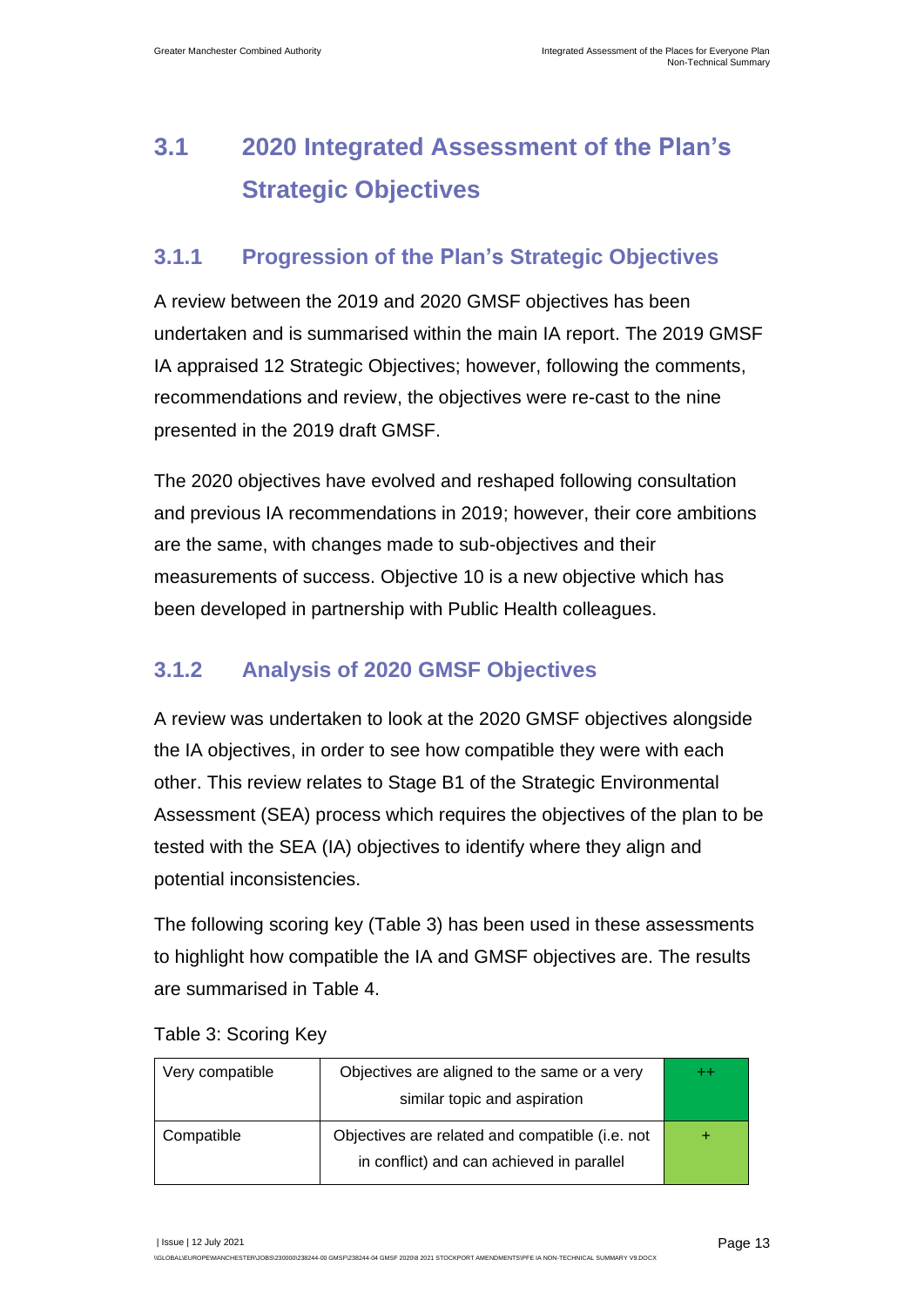| Uncertain          | There is insufficient information to determine  |  |  |  |  |
|--------------------|-------------------------------------------------|--|--|--|--|
|                    | compatibility at this stage                     |  |  |  |  |
| Incompatible       | Conflict between objectives (i.e. they work     |  |  |  |  |
|                    | against each other)                             |  |  |  |  |
| Very incompatible  | Major conflict between objectives               |  |  |  |  |
| Neutral/ no direct | Objectives are unrelated and do not affect each |  |  |  |  |
| relationship       | other                                           |  |  |  |  |

#### <span id="page-16-0"></span>Table 4: IA Compatibility Analysis of the 2020 draft GMSF objectives

| IA objective                        | <b>GMSF Objective</b> |                |                         |                         |                |                 |                |                 |                |                |
|-------------------------------------|-----------------------|----------------|-------------------------|-------------------------|----------------|-----------------|----------------|-----------------|----------------|----------------|
|                                     | $\overline{1}$        | $\overline{2}$ | $\overline{\mathbf{3}}$ | $\overline{\mathbf{4}}$ | 5              | $6\phantom{1}6$ | $\overline{7}$ | 8               | 9              | 10             |
| 1 Housing                           | $^{++}$               | $++$           | $\overline{O}$          | $\ddot{}$               | $\ddot{}$      | $\overline{?}$  | $\overline{?}$ | $\ddot{}$       | $\ddot{}$      | ÷              |
| 2 Employment                        | $\overline{O}$        | $\overline{?}$ | $++$                    | $++$                    | $+$            | $\overline{?}$  | $\circ$        | $\overline{O}$  | $\ddot{}$      | $\circ$        |
| 3 Transport and<br><b>Utilities</b> | $\overline{O}$        | $\ddot{}$      | $\overline{O}$          | $\pm$                   | $+$            | $++$            | $\ddot{}$      | ?               | $\ddot{}$      | $\overline{O}$ |
| 4 Deprivation                       | $\ddot{}$             | $\circ$        | $+$                     | $\overline{?}$          | $++$           | $\overline{?}$  | $\circ$        | $\circ$         | $+$            | $+$            |
| 5 Equality                          | ÷.                    | ÷              | $\ddot{}$               | $\overline{O}$          | $++$           | $\overline{?}$  | $\overline{?}$ | ÷               | ÷.             | ÷.             |
| 6 Health                            | $\overline{?}$        | ÷              | $\overline{O}$          | $\overline{O}$          | $+$            | $\overline{?}$  | $+$            | $+$             | $\ddot{}$      | $++$           |
| 7 Social<br>Infrastructure          | $\overline{?}$        | $\overline{?}$ | $\overline{O}$          | ?                       | $\overline{O}$ | $\overline{O}$  | $\circ$        | ÷               | $^{++}$        | ÷              |
| 8 Education and<br><b>Skills</b>    | $\overline{O}$        | $\overline{O}$ | $\overline{?}$          | $\overline{?}$          | $+$            | $\circ$         | $\circ$        | $\circ$         | $+$            | O              |
| 9 Sustainable<br>Transport          | $\overline{O}$        | $^{++}$        | $\overline{O}$          | ÷                       | $\ddot{}$      | $++$            | $+$            | $\overline{?}$  | ÷              | ÷              |
| 10 Air Quality                      | $\overline{?}$        | $\ddot{}$      | Ō                       | $\overline{O}$          | $\circ$        | $\ddot{}$       | $+$            | $\overline{?}$  | ?              | ÷              |
| 11 Biodiversity/<br>Geodiversity    | $\overline{O}$        | $\overline{?}$ | O                       | $\circ$                 | $\circ$        | $\overline{O}$  | $\overline{O}$ | $++$            | $\circ$        | O              |
| 12 Climate<br>Resilience            | $\overline{O}$        | $\overline{?}$ | Ō                       | $\overline{?}$          | $\circ$        | $\overline{O}$  | ÷              | $^{\mathrm{+}}$ | $\overline{O}$ | O              |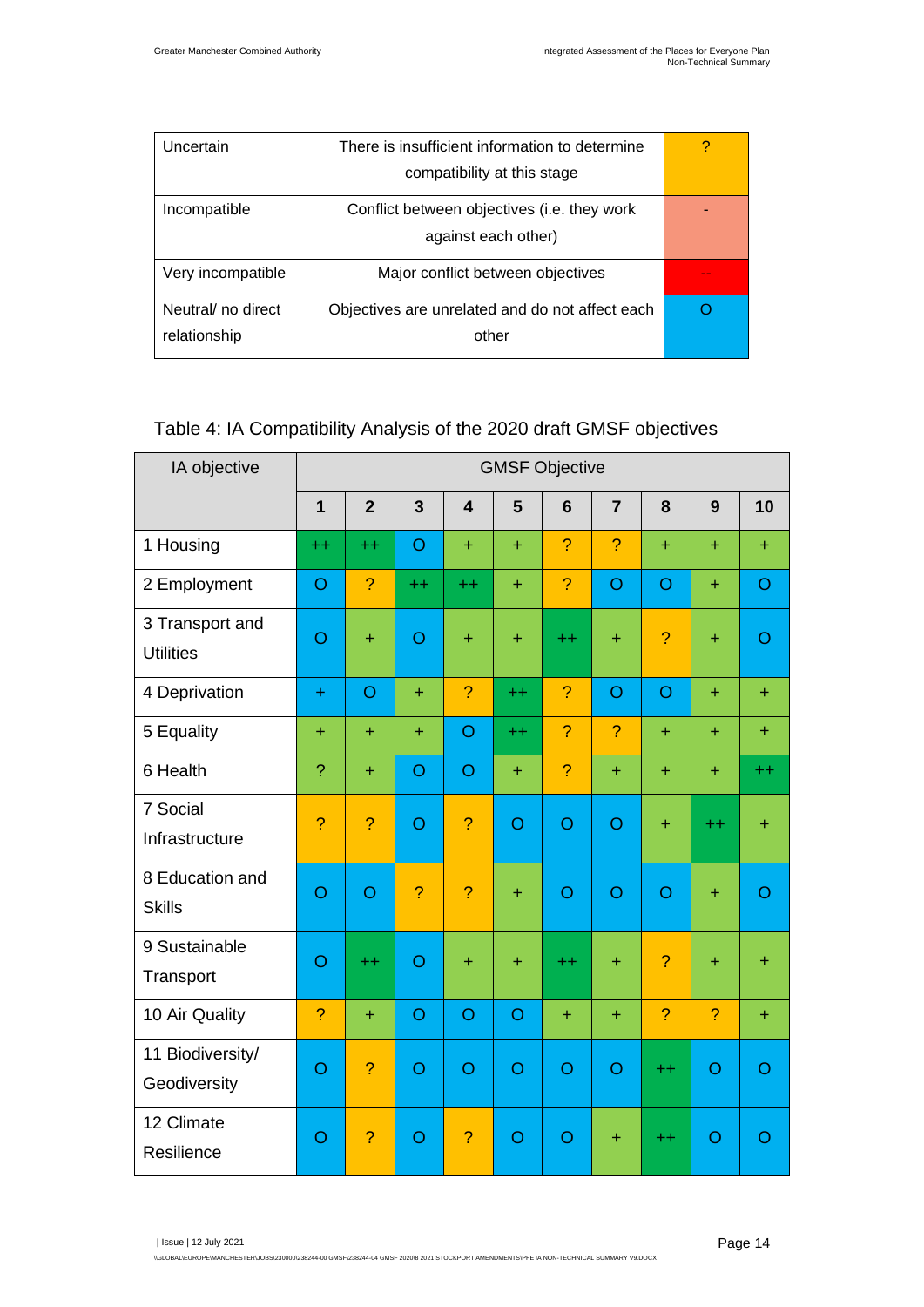| IA objective                 |                |                |                |                         | <b>GMSF Objective</b> |                |                |                |                |         |
|------------------------------|----------------|----------------|----------------|-------------------------|-----------------------|----------------|----------------|----------------|----------------|---------|
|                              | 1              | $\overline{2}$ | $\overline{3}$ | $\overline{\mathbf{4}}$ | 5                     | 6              | $\overline{7}$ | 8              | 9              | 10      |
| 13 Flood Risk                | O              | ÷              | O              | $\circ$                 | $\circ$               | O              | $\circ$        | $+$            | $\circ$        | $\circ$ |
| 14 Water<br><b>Resources</b> | O              | O              | O              | $\circ$                 | $\circ$               | O              | $\overline{O}$ | $\overline{O}$ | $\overline{?}$ | O       |
| 15 Greenhouse<br>Gases       | $\overline{?}$ | ÷              | O              | $\overline{?}$          | $\circ$               | ÷              | $+ +$          | ?              | ?              | O       |
| 16 Landscape and<br>Heritage | O              | ÷              | O              | $+$                     | $\circ$               | O              | O              | $+ +$          | O              | Ω       |
| 17 Land<br><b>Resources</b>  | ?              | $\ddot{}$      | $\overline{?}$ | $\Omega$                | $\overline{?}$        | $\overline{O}$ | $\Omega$       | $+$            | O              | O       |
| 18 Resource<br>Consumption   | O              | O              | O              | O                       | $\circ$               | O              | $+$            | $\circ$        | O              | ∩       |

## <span id="page-17-0"></span>**3.2 2020 Integrated Assessment of Growth and Spatial Options**

The IA of growth and spatial options is subject to its own report, the 'IA of draft 2020 GMSF Growth and Spatial Options Paper'. The evolution of the growth and spatial options for Greater Manchester is outlined below, to provide context to the 2020 options.

The 2020 draft GMSF puts forward three growth options, and these were assessed using the IA Framework based on the 18 IA objectives. Synergies with the IA Framework were highlighted, and ways to enhance or mitigate any effects were suggested per option. The assessment tables for these options are contained within the appendix of the IA of Growth and Spatial Options Report.

The 2020 draft GMSF puts forward five spatial options (three were carried forward from the 2019 draft GMSF and two additional spatial options proposed). Therefore, the assessment was split into two parts: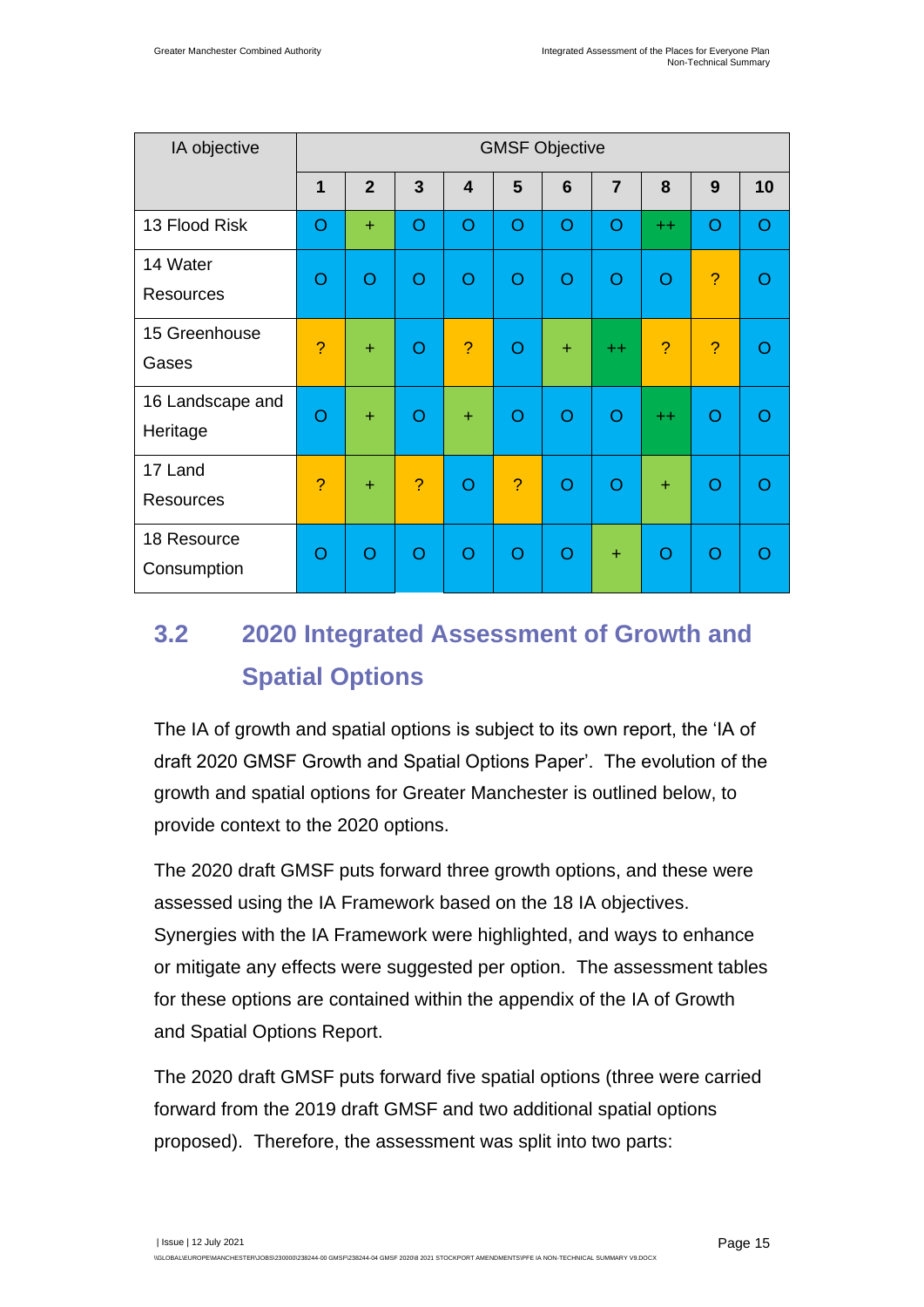- An independent review was conducted on 2020 options carried forward from 2019 (i.e. Spatial Option 1, 2 and 4). This resulted in a commentary on the 2019 draft GMSF IA for each option, as well as highlighting any differing assessment conclusions for consistency and suggestions for ways to enhance / mitigate the effects of the option.
- An assessment was conducted on the two additional spatial options (i.e. Spatial Option 3 and 5). Synergies with the IA Framework were highlighted, and ways to enhance / mitigate the effects of each option was suggested. The assessment tables for these options are contained within the appendix of the IA of Growth and Spatial Options Report.

## <span id="page-18-0"></span>**3.3 2020 Integrated Assessment of Thematic and Allocation Policies**

A review was undertaken on the 2020 draft GMSF thematic and allocation policies, in order to understand how the policy had changed since the 2019 IA and to identify if any further enhancement / mitigation was needed. Any new policies were appraised using the IA Framework, whereas updated policies were re-appraised to determine:

- If 2019 mitigation was addressed;
- Commentary on changes since 2019 version;
- Updated 2020 assessment (using the levels of effect listed earlier in Table 2) and summary of 2020 scoring; and
- Residual impacts / recommendations.

The full assessment tables for draft 2020 thematic and allocation policies can be found within the appendix of the main IA report.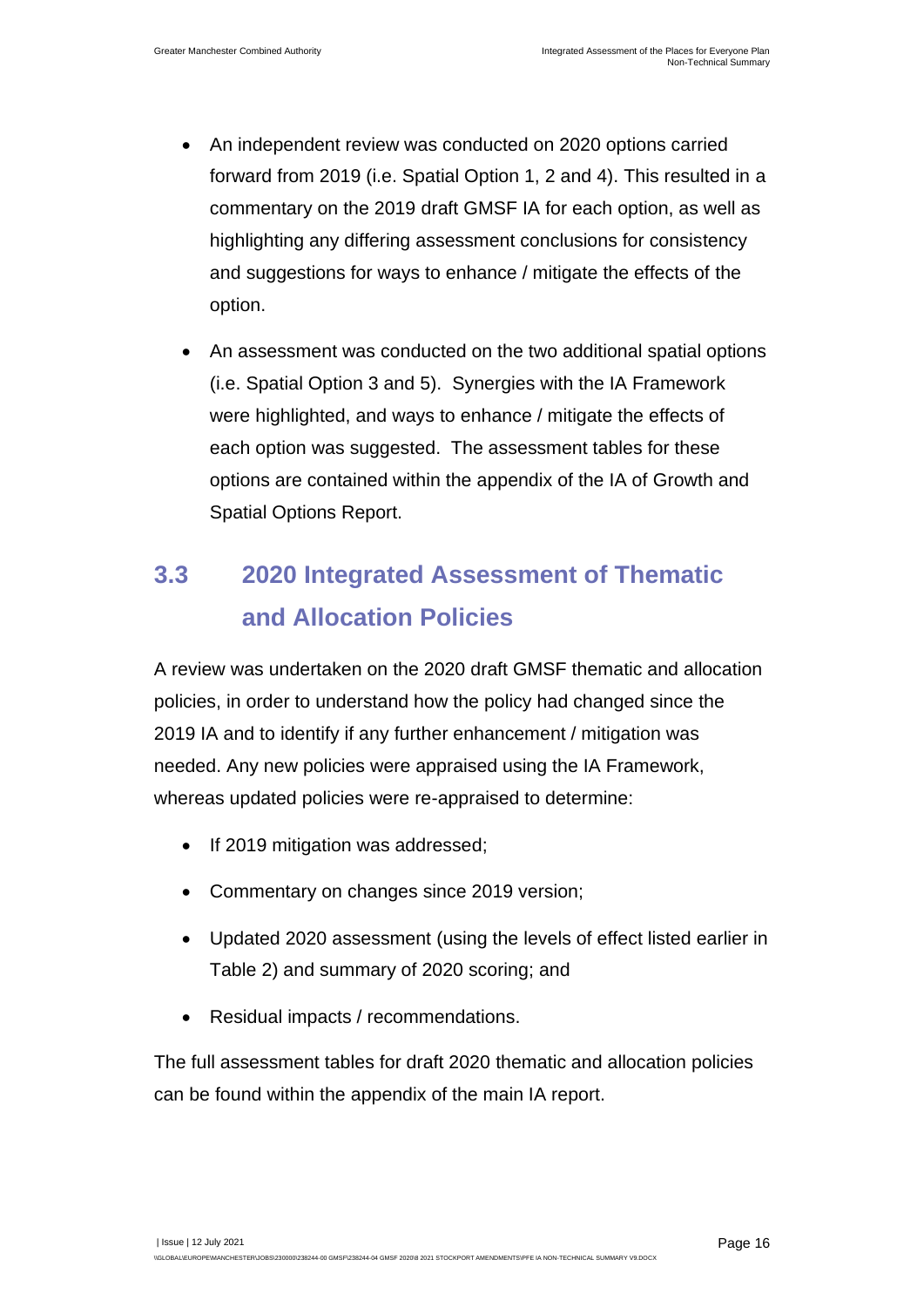## <span id="page-19-0"></span>**4 2020 GMSF IA key findings and GMCA's response**

#### <span id="page-19-1"></span>**4.1 Strategic Objectives**

As set out in section 3.1.1, the 2020 objectives have evolved since 2019. Their core ambitions are the same, with changes made to sub-objectives and their measurements of success. Objective 10 is a new objective which has been developed in partnership with Public Health colleagues.

### <span id="page-19-2"></span>**4.2 Growth and Spatial Options**

The IA assessed 2020 options (three growth and five spatial), as presented within the 2020 draft GMSF, against the IA Framework and objectives.

It is considered that enhancement and mitigation on the preferred options can be taken forward primarily through the implementation of GMSF policies. For completeness, enhancement and mitigation was included for every option assessed.

### <span id="page-19-3"></span>**4.3 Thematic and Allocation Policies**

The majority of 2019 recommendations were positively addressed by the policy itself or another appropriate thematic policy. A small number of residual recommendations remained from the 2020 IA, in order to further strengthen the policies.

In particular, this includes:

• Climate change (Objective 12) - As part of the review of the Scoping Report, it was concluded that there was no requirement to update the objectives. However, since the 2019 IA, there has been greater emphasis on the climate change agenda, reflective of the declaration of a climate emergency by the ten GM authorities. It is considered that Objective 12 does cover climate emergency, but it is recommended that policy references to climate change, net zero development and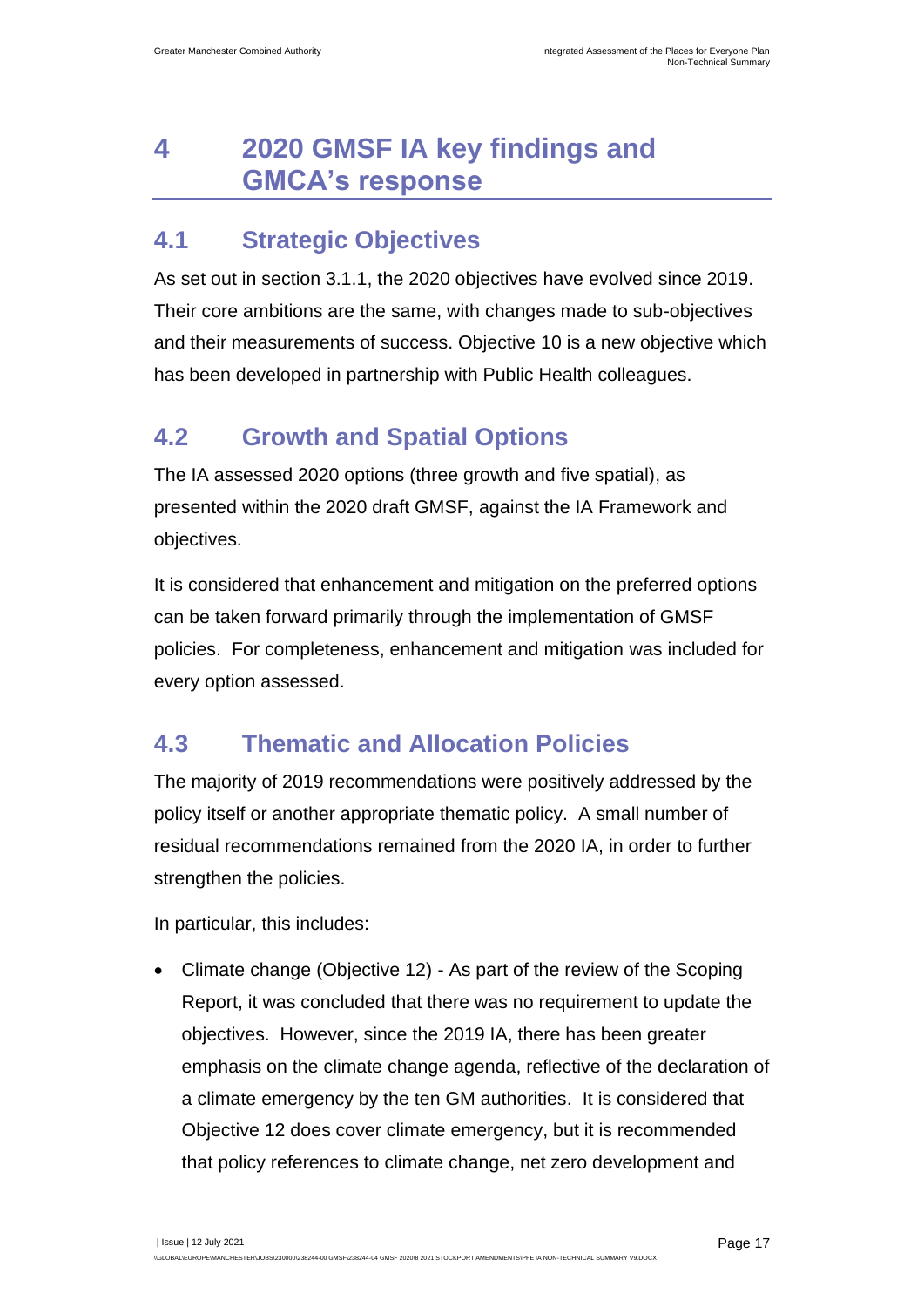sustainable construction are made to help strengthen the policies further. This could be achieved through amendments to each policy where sustainability and climate change is relevant (this would be the majority of policies within the 2020 draft GMSF). An alternative would be to strengthen, in more depth, key policies within the Sustainable and Resilient Chapter (such as GM S1), given the GMSF should be read as a whole. A third option would be to introduce a new climate change policy. If the second or third option is selected, a refreshed IA would be needed against those amended policies.

- Accessible design standards whilst this is covered broadly in Policy GM-E 1 and within GM-H 3 relating to housing, it is suggested that policies are strengthened with more specific reference to accessible design of buildings and spaces to meet the needs of all users. This could be achieved through amendments to specific policies or through strengthening Policy GM-E 1.
- Deprivation whilst again, this is covered within the supporting text and broadly within Policy GM-E 1, particularly referencing social inclusivity, it is considered that the policy could be more explicit in terms of inclusive growth and making jobs available to existing local communities or to those suffering from deprivation.

For allocation policies, in addition to the thematic points raised above, consideration could be given to:

- Greater consistency, where appropriate, in inclusion of social infrastructure requirements; and
- Any further mitigation of air quality issues.

#### <span id="page-20-0"></span>**4.4 GMCA response to 2020 IA**

Following receipt of the 2020 GMSF IA, the GM Authorities reviewed the residual recommendations as summarised within Sections 6 to 16 of the main IA report, and also as set out in detail within the main report Appendix C and Appendix D.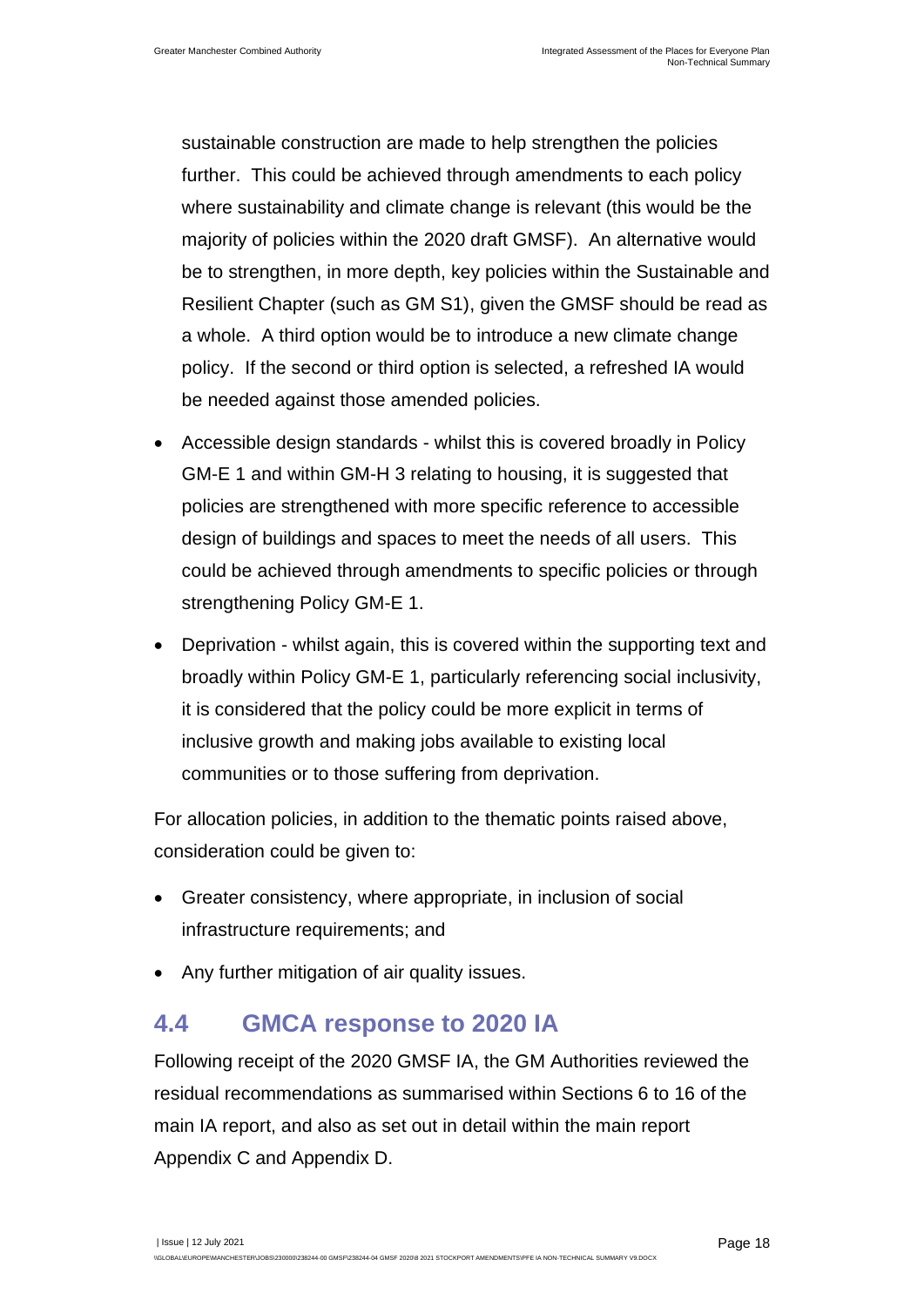They also reviewed other evidence and assessments, such as the Habitat Regulations Assessment, and made amendments to policies in order to positively address the findings and recommendations resulting from the assessments and consultations.

It was therefore necessary to produce an addendum to the 2020 IA in order to provide broad consideration of the impacts of changes to policies as set out in the updated 2020 draft GMSF, demonstrating the iterative IA process. The 2020 IA Addendum reviewed the amendments to the thematic and site allocation policies by identifying the following:

- Theme of the change;
- Relevant IA objective which the amendment addresses;
- Brief summary of the 2020 recommended IA mitigation which the change is seeking to respond to;
- Policies which have been amended:
- Summary of the change; and
- IA Addendum Commentary.

It was concluded that the changes to policies and supporting text primarily further strengthen the policies in relation to the associated IA objective. Where no changes to the individual policies were made against recommended IA mitigation, other policies within the 2020 draft GMSF which primarily address the mitigation were noted. Furthermore, it was recommended that consideration be given by the GM Authorities as to how achieving climate change ambitions and supporting the reduction of inequalities and deprivation can best be delivered through local policy.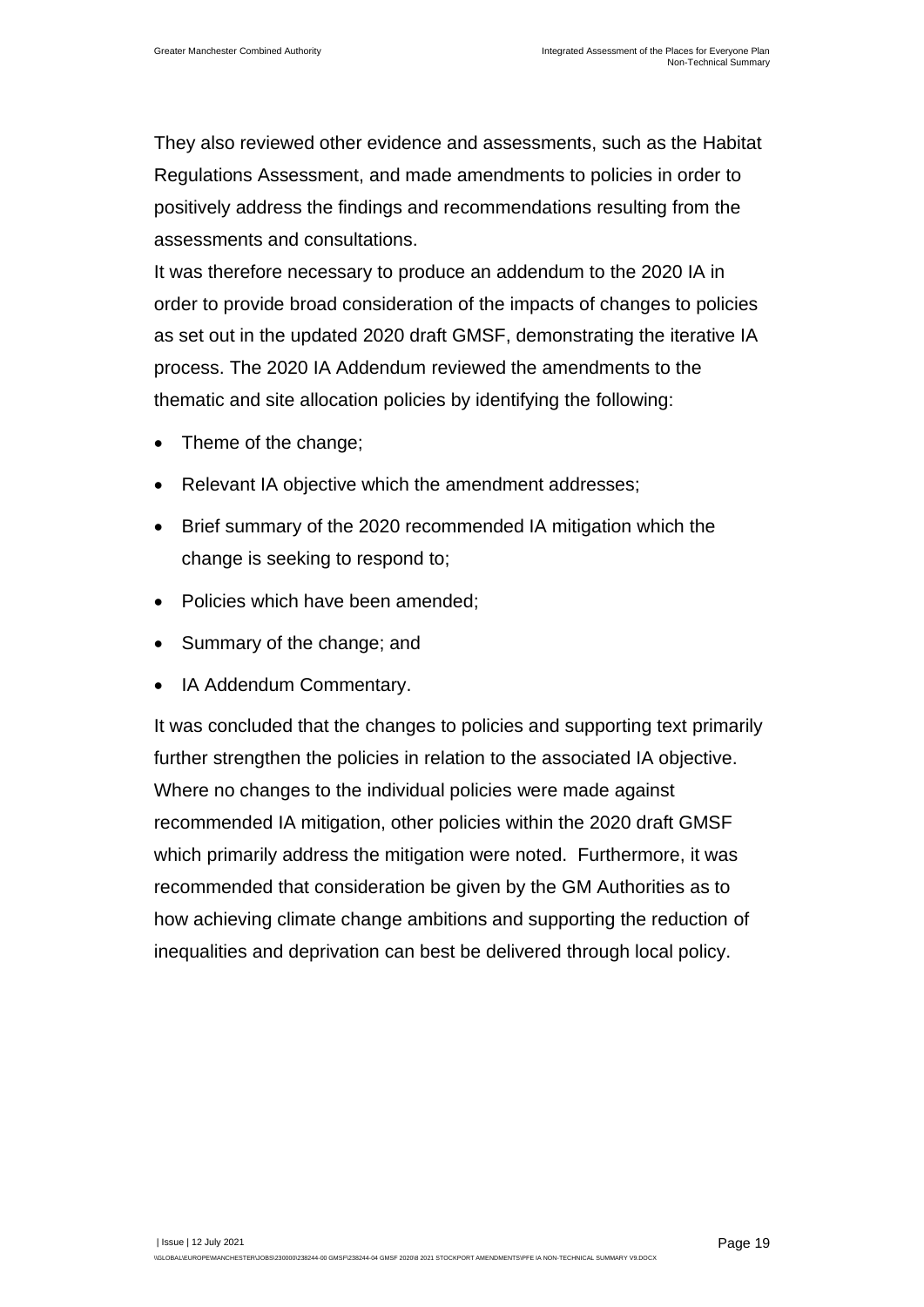## <span id="page-22-0"></span>**5 2021 Assessment overview**

### <span id="page-22-1"></span>**5.1 Introduction**

GMSF has evolved to PfE and a new 2021 draft PfE Plan produced. The following summarises the 2021 draft PfE IA. As explained above, the 2021 draft PfE IA is an addendum to the 2020 draft GMSF IA.

### <span id="page-22-2"></span>**5.2 2021 Integrated Assessment of the Plan's Strategic Objectives, Thematic Policies and Allocation Policies**

A review was undertaken of the 2021 draft PfE strategic objectives, thematic policies, and allocation policies to determine the extent and significance of change since the 2020 GMSF IA was conducted on the 2020 draft GMSF. All PfE policies were reviewed to ensure the 2021 IA was comprehensive in its assessment. Additionally, a compatibility analysis (as discussed in Section 3.1.2) was also performed on the strategic objectives. This portion of the 2021 IA is described within the 'GMSF Main Report – Addendum Report'.

The first step was to analyse the policies to summarise changes since the draft PfE Plan evolved from the GMSF. Based on the significance of changes and utilising professional judgement, each objective or policy was then rated as 'significant', 'potentially significant', or 'minor' level of change as indicated in [Table 5](#page-22-3) below. 'Potentially significant' demonstrates a precautionary approach, balanced with being proportionate.

<span id="page-22-3"></span>Table 5: Level of change

#### **Level of change**

**'Significant' level of change** – where changes to the objective or policy are significant; therefore, a full reassessment is required.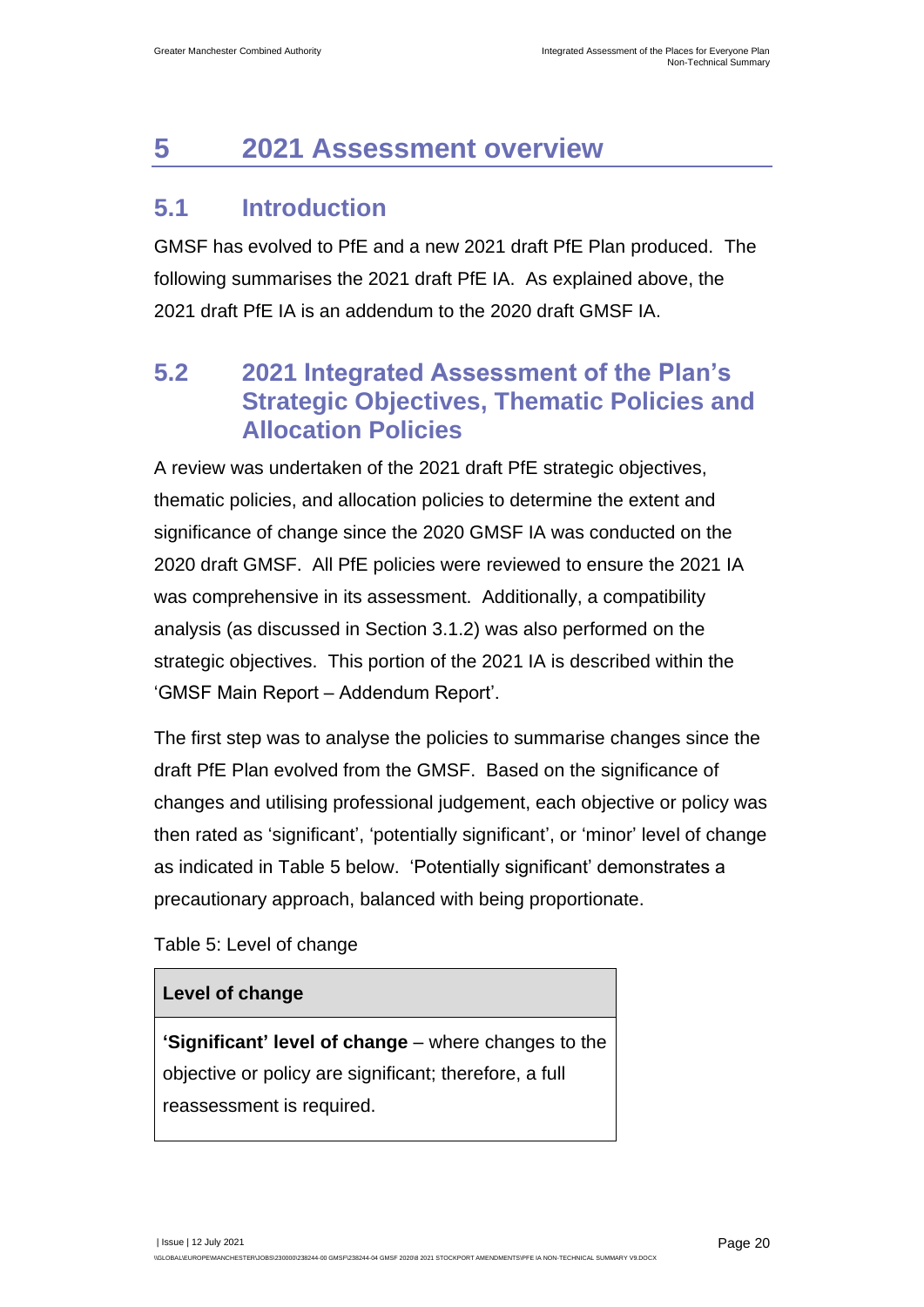**'Potentially significant' level of change** - where changes to the objective or policy were potentially significant; therefore, a full reassessment is required.

**No change or 'minor' level of change** - where changes to the objective or policy were not considered material; therefore, a full reassessment is not required.

An overall qualitative summary was included for each policy or objective to explain the effect these PfE changes would have on the IA scoring for the 2021 IA. The table containing the summary of changes is located within the main body of the PfE Main IA Addendum Report.

For those policies rated as 'significant' or 'potentially significant', a full 2021 reassessment was subsequently carried out against the IA Framework. The assessment tables are contained within the appendix of the PfE Main IA Addendum Report.

### <span id="page-23-0"></span>**5.3 2021 Integrated Assessment of Growth and Spatial Options and Reasonable Alternatives**

The IA of growth and spatial options is subject to its own report, titled 'PfE IA Growth and Spatial Options and Reasonable Alternatives – Addendum Report'. The 2021 options underwent the same 'level of change' review as described in the previous section to determine if a full reassessment was needed against the IA Framework.

A total of three growth options were considered during the preparation of the 2021 draft PfE Plan. These were materially similar to the three growth options included in the 2020 GMSF, with some minor changes to reflect the updated nine districts.

A total of six spatial options were considered during the preparation of the 2021 draft PfE Plan. These were materially similar to the five spatial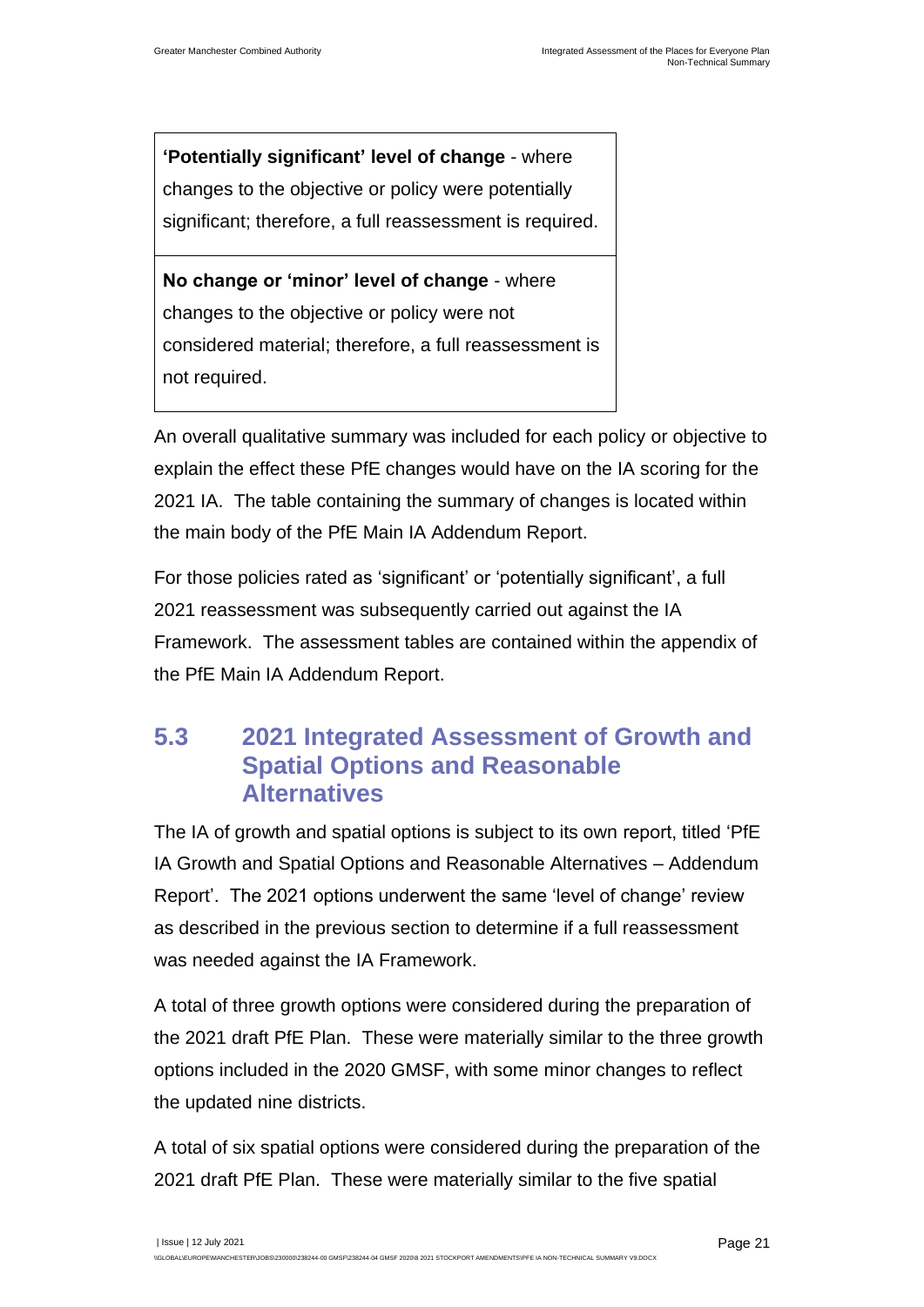options included in the 2020 draft GMSF, with the primary difference being that the preferred 2020 Spatial Option 4 was superseded by two options— Options 4a and 4b—in the 2021 draft PfE. Options 4a and 4b were considered 'significant' levels of change and were therefore subject to a full reassessment.

The summary of changes to the PfE options is shown in a table within the main body of the corresponding IA Addendum. The assessment tables are for Options 4a and 4b are located within the appendix.

The PfE IA Growth and Spatial Options and Reasonable Alternatives – Addendum Report also includes the PfE Site Selection Background Paper (GMCA, 2021) as an appendix. The paper sets out how the IA Framework and its objectives were embedded into the site selection process undertaken by the districts.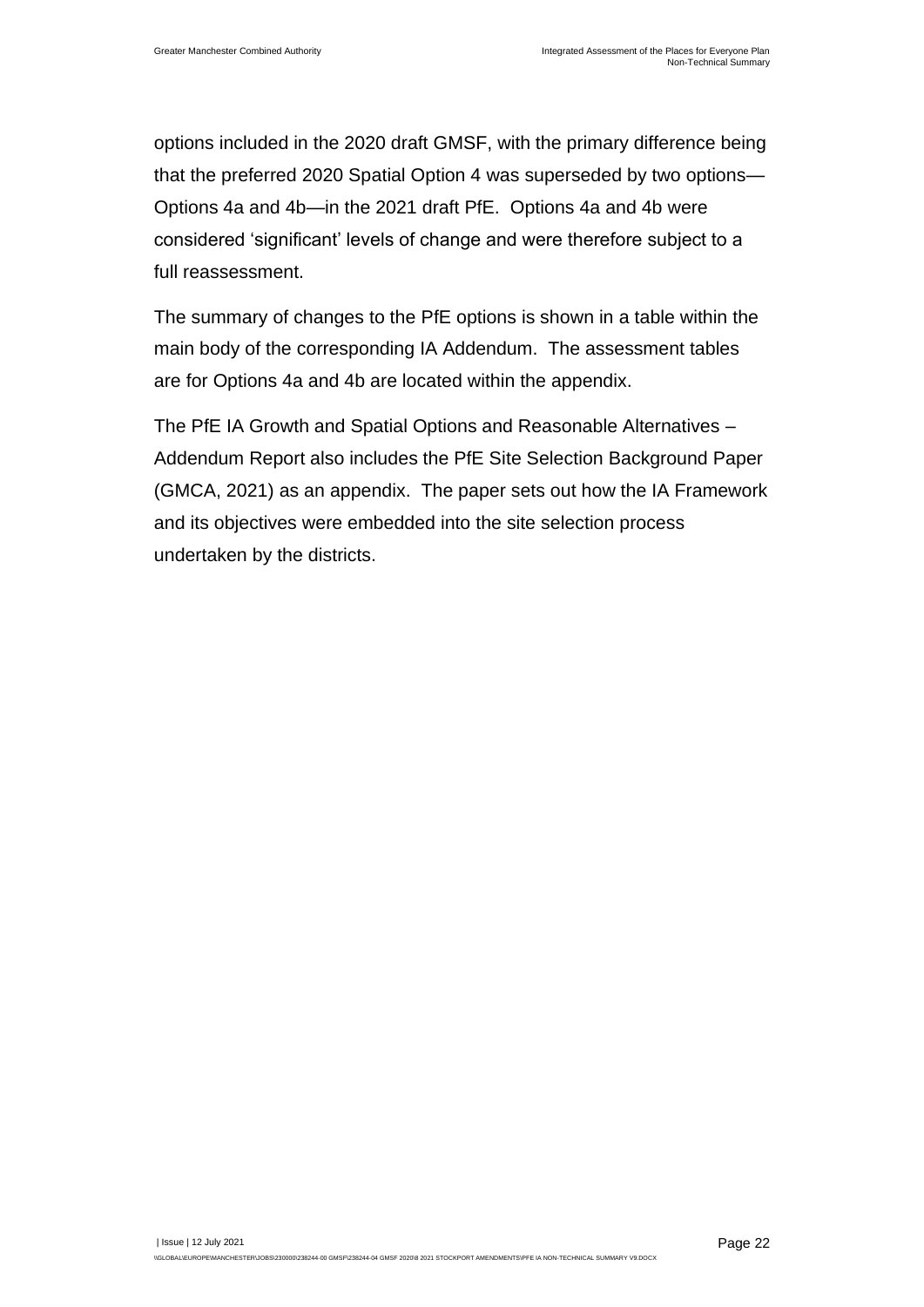## <span id="page-25-0"></span>**6 2021 PfE IA key findings**

## <span id="page-25-1"></span>**6.1 Strategic Objectives**

Minor changes have been made to the PfE objectives to remove certain GM references, as a result of Stockport withdrawing from the Plan; this is the only reason amendments have been made to the PfE objectives. This does not impact on the IA conclusions.

### <span id="page-25-2"></span>**6.2 Growth and Spatial Options**

The changes to the 2021 growth options and the 2021 spatial options were minor, so they did not need reassessing. As a result there was no change to the IA scoring.

The two new spatial options (Options 4a and 4b) were assessed. Option 4a performed less well against IA objectives 1 and 17 due to this option proposing more land to be released for development than the identified need. Option 4b performed better than Option 4a as the proposed land for release was the same as the identified demand.

### <span id="page-25-3"></span>**6.3 Thematic and Allocation Policies**

#### **6.3.1 Summary of 2021 IA scoring**

The following section summarises the scoring for the 2021 draft PfE IA.

#### **'Minor' changes to thematic and allocation policies as a result of Stockport Withdrawing from the Plan**

The majority of changes made to the thematic and allocation policies were to remove incorrect references to Greater Manchester, GMSF or Stockport references, as a result of Stockport withdrawing from the Plan. Such changes were considered minor as they did not change the key policy drivers or messages and therefore did not materially alter the Plan. As a result in these instances, the 2020 IA assessments were still valid and did not need to be changed.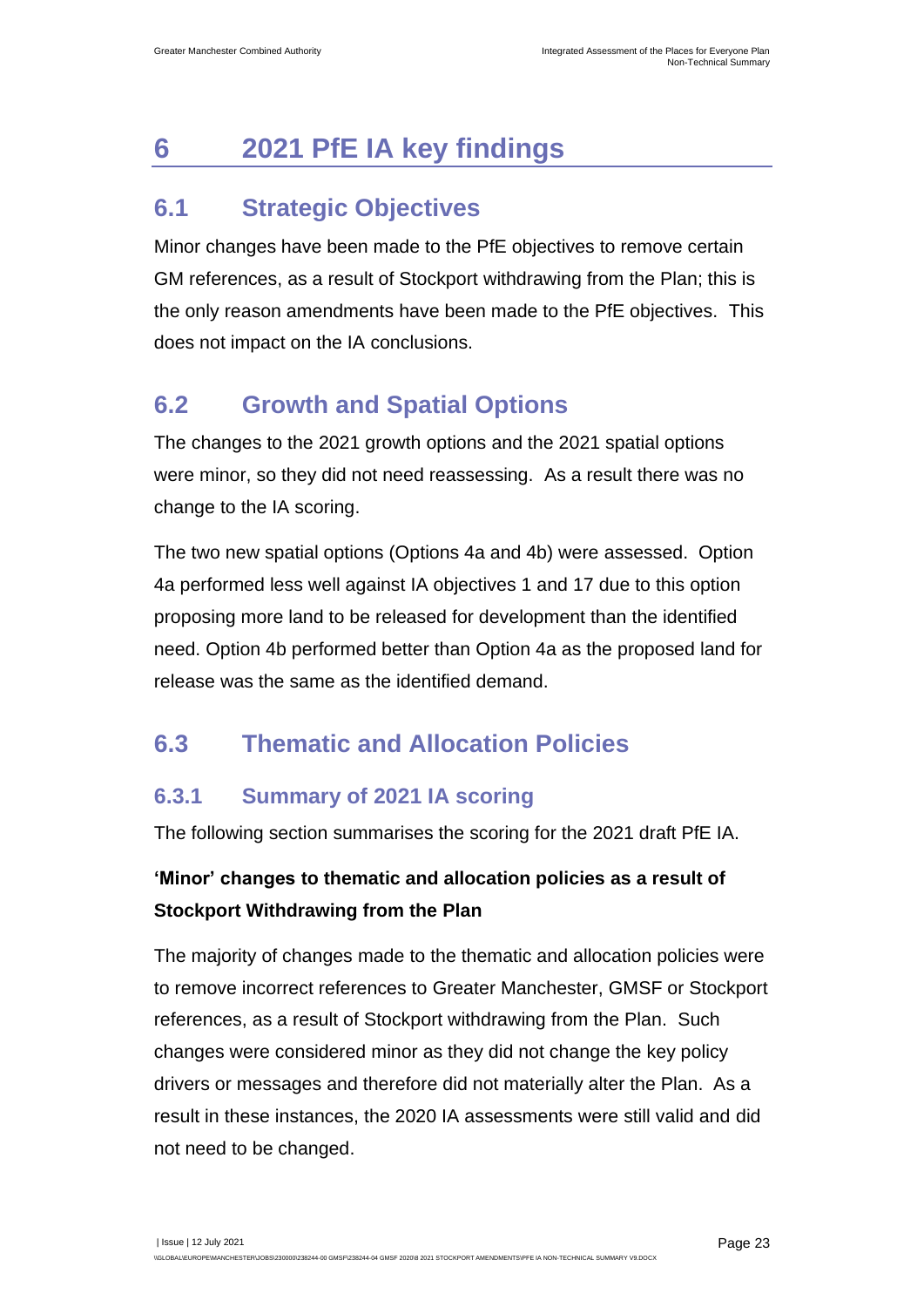#### **'Minor' changes to clarify thematic and allocation policy wording or amend typographical errors**

There were also 'minor' changes to clarify policy wording or amend typographical errors. This did not result in any changes to the IA scoring.

#### **'Potentially significant' changes to allocation policies to amend boundaries**

Five allocation policies underwent minor to moderate boundary changes. Given this amended the site allocation itself, all these changes were identified as 'potentially significant' and reassessed. These changes generally were to make the sites smaller and reduce the amount of Green Belt to be released. For the majority of these sites, the changes did not fundamentally change the physical character of the site allocation. One site (JP-A 28 – North of Irlam Station) has a more significant reduction, which has reduced housing yield and Green Belt land take. The sites which had more significant Green Belt removal, did result in improved scoring against Objective 17 (Green Belt). Sites with improved Objective 17 scoring include: JP-A 17 – Land South of Coal Pit Lane (Ashton Road); and JP-A 28 – North of Irlam Station.

#### **'Significant' changes to allocation policies due to boundary amendments**

The only policy which was identified as a 'significant' change was allocation Policy JP-A 15 – Chew Brook Vale (Robert Fletchers), as its boundary and physical character of the site had changed significantly.

It is understood that there are a number of reasons for the reduction in area, which included avoiding area of floodrisk (Zone 3) and reducing land take from the Green Belt. The allocation is now all previously developed land. In addition, there were changes to the policy wording as a result of comments from Historic England.

These changes have resulted in a much smaller site which is not physically connected to the nearby built form of Greenfield village.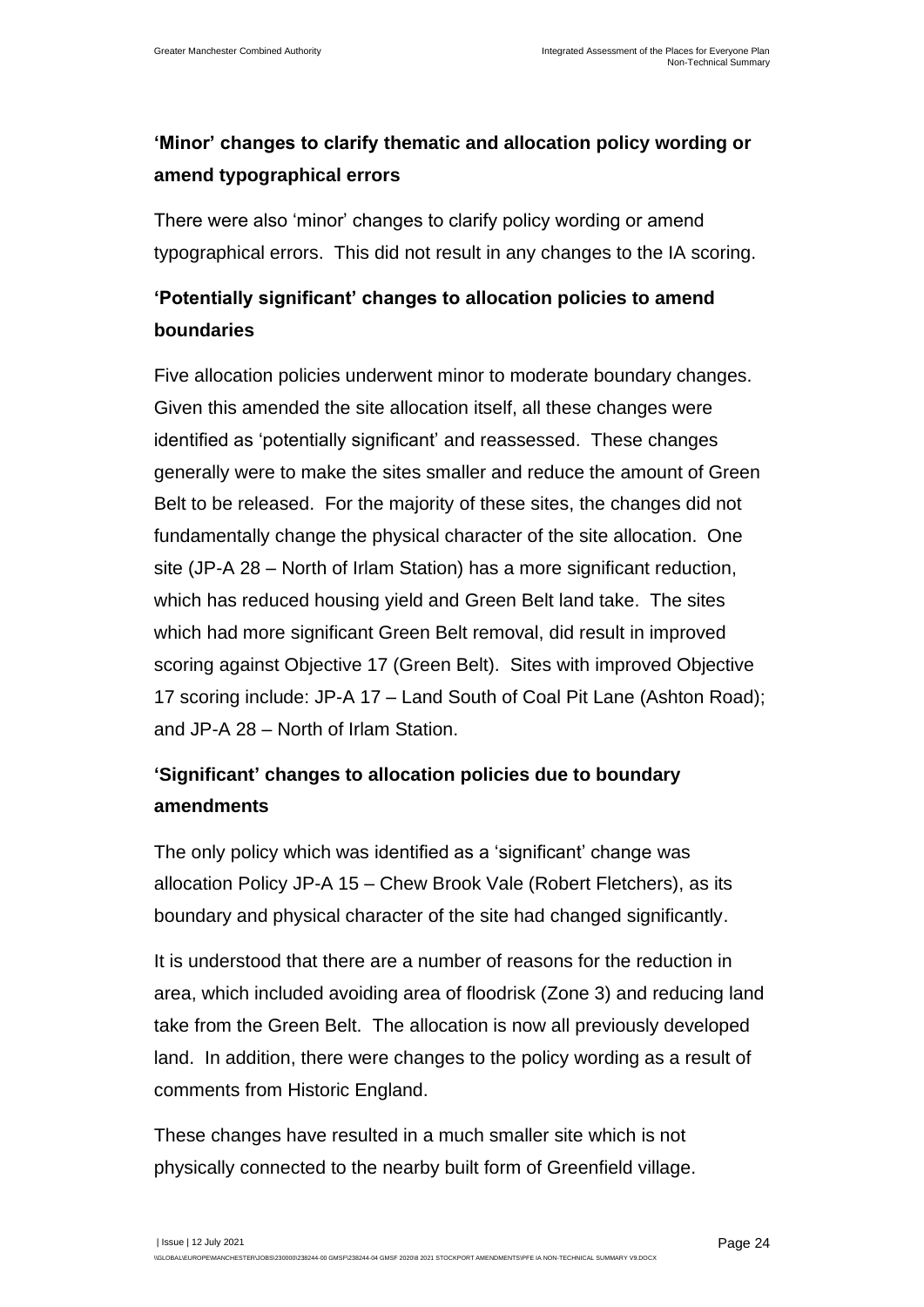When assessed against the IA Framework, these changes result in the allocation performing better against Objective 13 (flooding) and 16 (conserve or enhance landscape or townscape). This is because areas of most significant flood risk were avoided, and additional wording added around a development scheme being informed by Historic Environment Assessment. Due to the site being less well physically connected to Greenfield Village, the allocation now performs less well against Objectives 3, 7, and 9 (which relate to transport network, social infrastructure and sustainable modes of transport), due to the site's changed position in relation to the nearby Greenfield village. It is acknowledged that the policy wording recognises the need for enhancements to connectivity, stating a development should… "*Take account of and deliver other highway improvements that may be needed to minimise the impact of associated traffic on the local highway network and improve access to the surrounding area, including off-site highway improvements, high-quality walking and cycling and public transport facilities, including opportunities for bus service provision into the site".* It is recommended that mitigation includes ensuring accessibility is considered and prioritised when bringing this site forward for development in addition to ensuring transport connectivity is considered and integrated for all sustainable modes of transport.

#### **'Potentially significant' changes to thematic and allocation policy wording to amend land supply figures**

Housing figures have been updated to reflect the 35% uplift required in Manchester (as a result of the governments recalculation of housing need). Due to the new figures meeting the newly identified housing need, the policy is considered to perform the same against the IA Framework.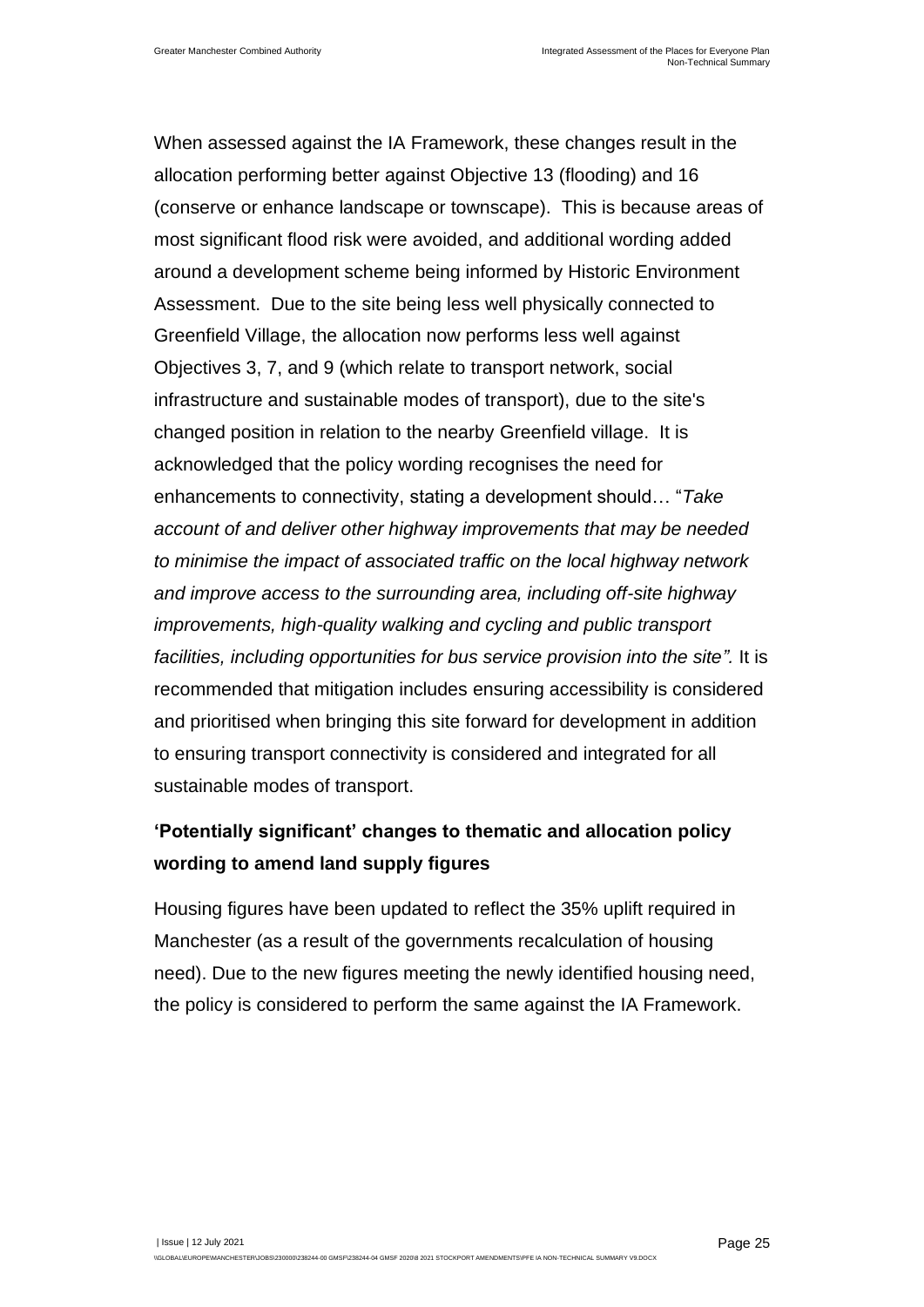### **'Potentially significant' changes to thematic and allocation policy wording in relation to additional information (comments from Historic England)**

Historic England additionally provided comments which resulted in amendments to one thematic policy and several allocation policies. All of these policies were reassessed. The changes to the allocation boundary or policy wording either resulted in no change to the IA scoring as it had already included reference to the historic environment or performed better against Objective 16 (historic environment) as the wording was strengthened significantly.

#### **'Potentially significant' changes to thematic and allocation policy wording to strengthen certain themes within the policy**

A number of policies have been amended to strengthen certain themes within the policy, such as improved flood mitigation (Policy JP-A-1.2), upgrades to Elton Reservoir (Policy JP-A 7) and HGV parking provision (Policy JP-A 29). Such changes scored better against the relevant objective, unless the policy was already sufficient strong in this regard.

The PfE policy changes and their resultant effect on IA scoring are summarised in more detail in the Main IA Addendum Report (2021).